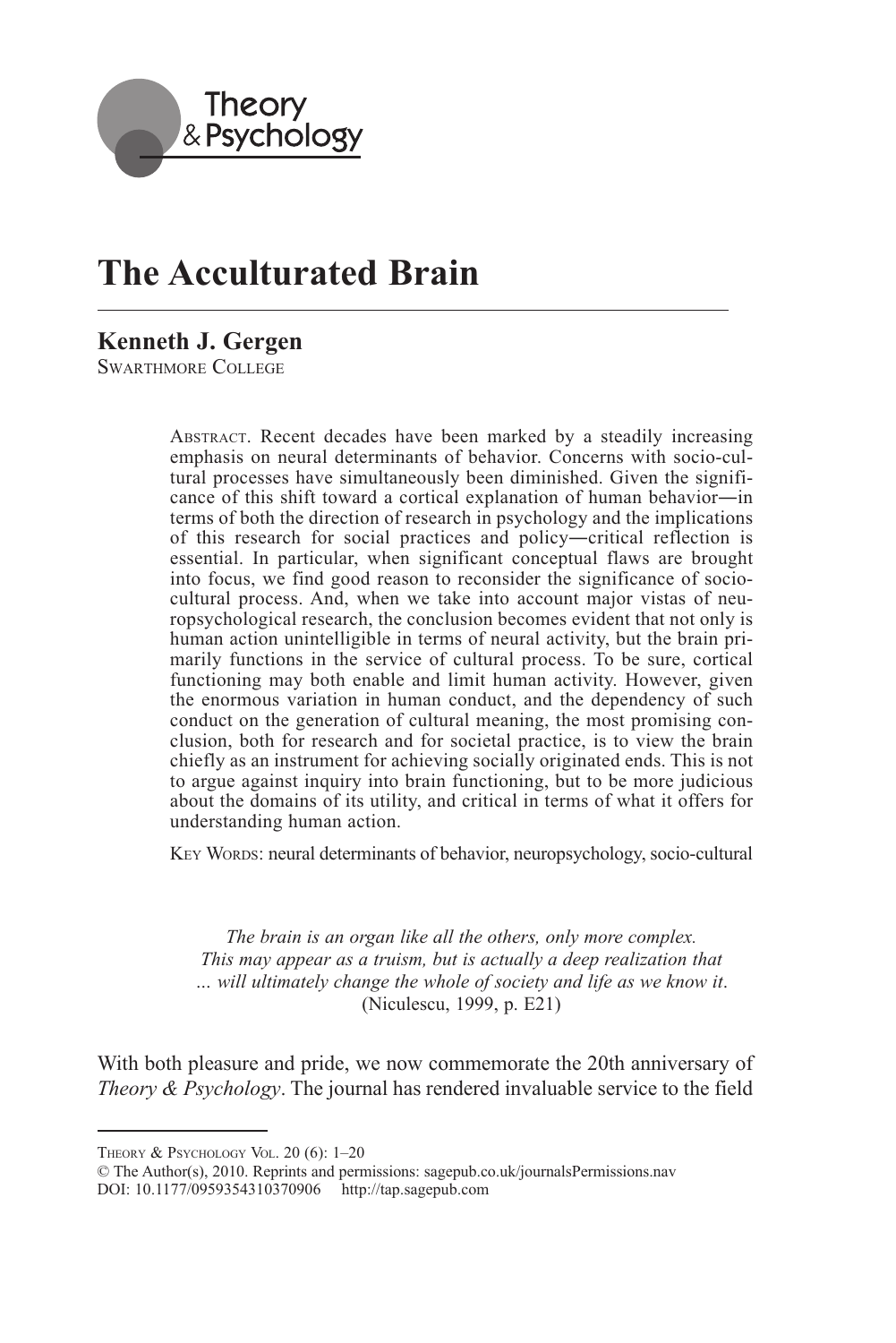in its providing an unequaled forum for deliberation, catalytic critique, and innovation in psychological theory. Perhaps there is no better way to honor this anniversary than to confront what is undoubtedly the most important movement in psychology of the past decade. The emerging shift toward a brain-based understanding of human behavior is little short of remarkable. Both in terms of professional interest and public recognition, the "brain and behavior" movement is everywhere in evidence. Thus, we find accounts of the cortical basis of aggression (Siegel, 2004), happiness (Chemali, Chahine, & Naasan, 2008), altruism (Tankersley, Stowe, & Huettel, 2007), social understanding (Iacoboni, 2008), suicide (Schulte-Herbruggen & Roepke, 2008), emotion (Ledoux, 1998), economic and social decision making (Lee, 2008), romantic love (Bartels & Zeki, 2006; Fisher, Aron, & Brown, 2005), empathy (Lamm, Batson, & Decety, 2007; Singer et al., 2006), envy (Shamay-Tsoory, Tibi-Elhanany, & Aharon-Peretz, 2007), moral decision making (Casebeer, 2003), aesthetic judgment (Kirk, 2008), ethics (Marcus, 2002), jealousy (Rilling, Winslow, & Kilts, 2004), self-injury (Schroeder, Oster-Granite, & Thompson, 2002), personality structure (Depue & Collins, 1999), social values (Zahn et al., 2009), and cultural conflict (Wexler, 2006), among many others. Indeed, there is a largely shared presumption among many psychologists that virtually all psychological functioning can ultimately be traced to underlying origins in the brain.

# **Historical Roots and Resistance**

For psychologists there has been long preparation for this shift toward cortical explanation. The 19th-century struggle to establish psychology as *Naturwissenschaft* as opposed to *Geisteswissenschaft* (essentially concerned with human meaning) was largely successful. Thus, by the early 1900s, William McDougall (1908) could propose that virtually all significant behavior is determined by biological *instincts*. In 1924 Floyd Allport began his famous treatise on social psychology with a chapter on the "physiological basis of human behavior." In effect, a natural science of psychology required a grounding of mental process in neuro-physiology. The mid-century transformation from behaviorist to cognitive explanations of human behavior in psychology contributed further to the current condition. Once the presumption was in place that the major wellsprings of human activity were interior and inherent in nature, the obvious invitation was to explore the cortical basis of mental functioning. With their support of universal, inherent tendencies, developments in the allied fields of evolutionary psychology and behavioral genetics further increased the plausibility of cortical determination. And finally, with the emergence of multiple brain scanning devices (e.g., MRI, PET, EEG, MEG, TMS), the case was sealed. With such devices, it appeared that psychologists could at last move beyond inference and conjecture about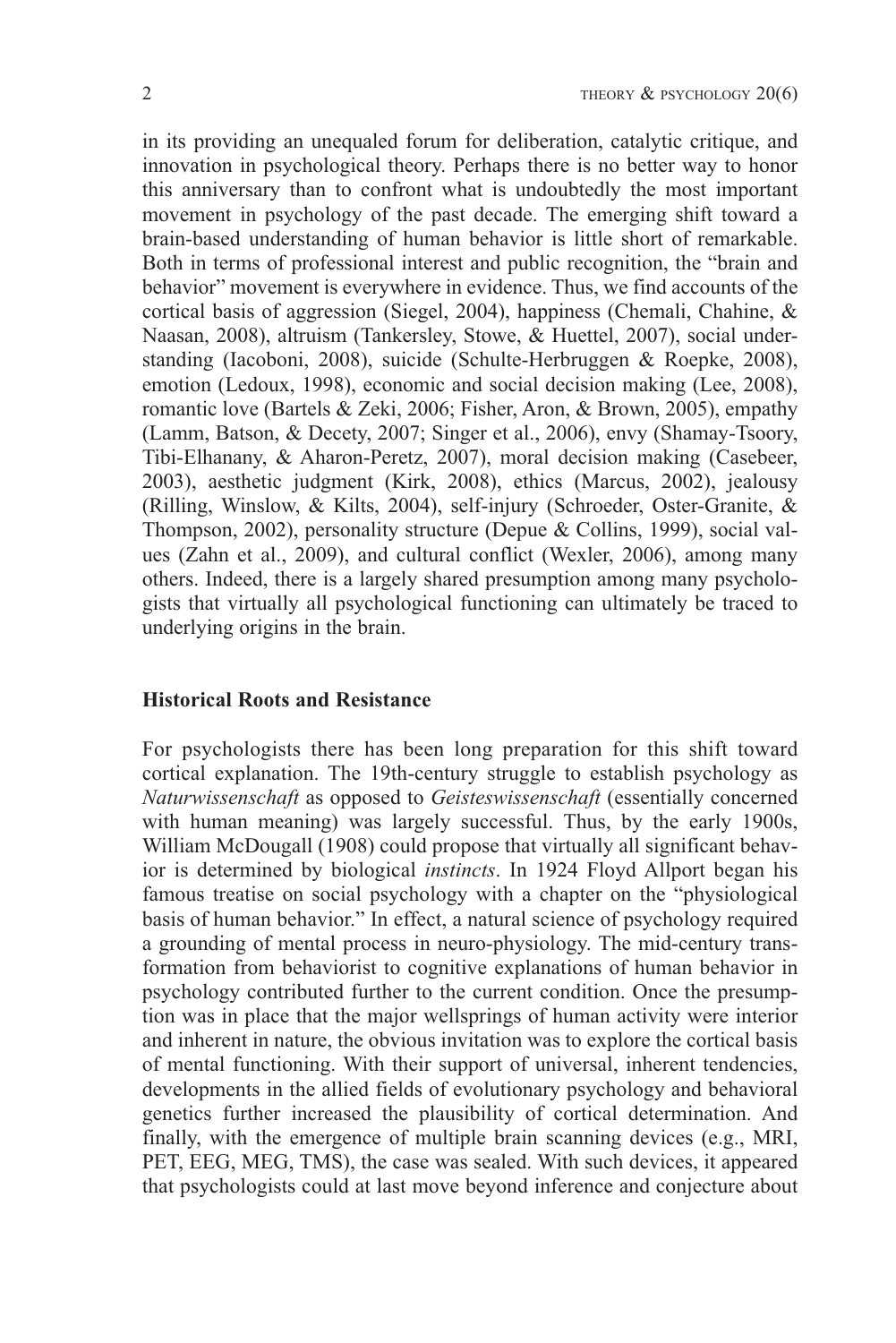mental states, to direct observation. This shift to neurological explanations simultaneously guaranteed psychology status as a natural science. In Edward O. Wilson's (1998) terms, psychology could join the quest for *consilience*, or the grand unification of the sciences devoted to establishing natural laws.

At the same time, for many psychologists this robust shift toward cortical explanation has generated misgivings. Of primary concern, support for inquiry into socio-cultural process was threatened. It is not simply that the high cost of brain and behavior research substantially reduced funds for research on social processes of education, prejudice, conflict reduction, social justice, cultural beliefs and values, organizational behavior, social change, cultural psychology, discourse processes, technology and behavior, social deviance, and the like. More importantly, as explanations for human behavior are reduced to the cortical level, attention to socio-cultural processes begins to expire. As sociologist Marshall Sahlins (1976) warned, biological theories of behavior should be judged not only on what they include in their formulations, but also in terms of what they leave out. As the anthropologist Emily Martin (2000) put it, social scientists should unite in "opposition to a position in which the dike between nature and culture has been breached, and all that [we] call culture has been drained through the hole and dissolved in the realm of neural networks" (p. 576). For many therapists, the shift toward neurological explanation also lends lends itself to the naturalization of the *DSM* categories, and to the rapid expansion of pharmaceutical "cures" for human problems. As it is reasoned, if human anguish largely results from the meanings attached to one's activities, then therapy should properly be addressed to transformations in meaning as opposed to biology. As many see it, we are in danger of the body becoming a culture snatcher.

It is commonly presumed that continuing research will ultimately determine the significance of cortical determinants of behavior. Yet, for scores of critics, such a view is dangerously shortsighted. As critics propose, in the very framing of their research scientists necessarily make ungrounded and culturally derived presumptions about human nature (Danziger, 1997; Gergen, Gülerce, Lock, & Misra, 1996). Thus, for example, to carry out research on the cortical location of emotion as opposed to reason is already to accept the Western distinction―largely emerging in the 18th century―between reason and emotion. Further, these a priori frameworks carry with them strong biases in the way one interprets research findings. For example, as I will later explore, one can interpret most of the data supporting a cortical explanation of human action as demonstrating the significance of cultural process. In this context, the questions that must be addressed have to do with the ideological and political impact of brain-based explanations. If such explanations are embraced by the society―treated as *true* beyond culture and history―what are the implications for social practices and policies? Given the vast popularization of brain-based explanations in the national media, these questions are of vital importance.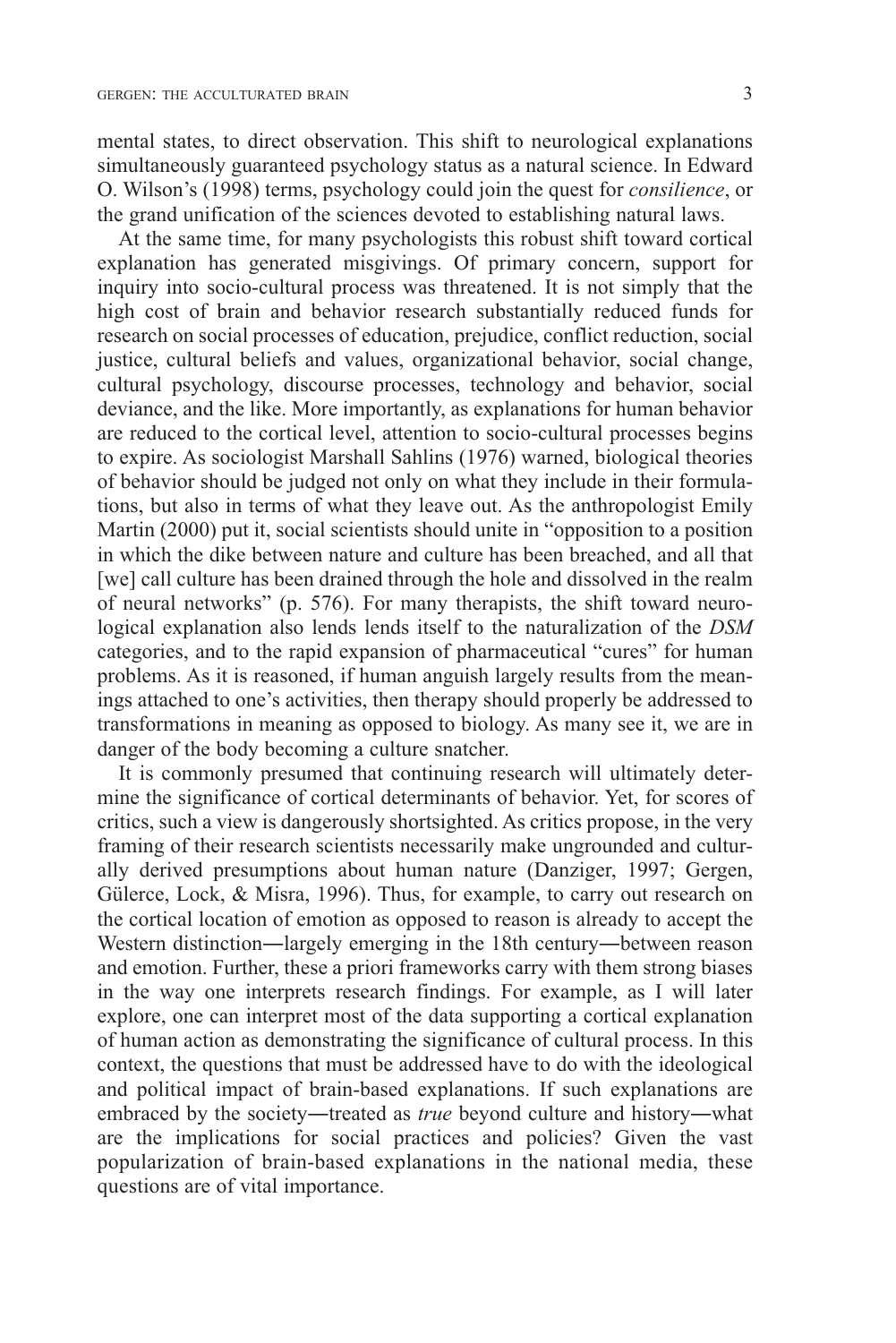Such concerns have stimulated critique from many quarters. Socio-biology has long been under attack for its naturalization of gender differences, and particularly the way in which male infidelity is rationalized. Socio-biology has further suffered from critiques of its pivotal (and, for many, preposterous) presumption that social life is largely motivated and governed by the selfish pursuit to extend one's genes (McKinnon, 2005). More directly relevant to brain research, however, is the charge of social and political conservativism invited by accounts of fixed behavioral tendencies. If behavior patterns are biologically necessitated, then we must more or less settle for the fact that rape, torture, murder, war, and genocide, for example, are "just human nature." If we wish to see their reduction, we must build strong police forces, prisons, and armies. In this sense, the assumption of brain determination represents a form of neo-fatalism.

In contrast, if we view such behaviors as cultural creations, transformation is within our grasp. In this case we are invited to consider ways in which together we might shift our priorities, values, and ways of life. In a world of hard-wired brains, "yes, we can" is of little moment. Critics are also concerned with the way in which the corticalization of human behavior robs human traditions of their significance. To propose that such activities as love, altruism, empathy, justice seeking, and worship are manifestations of neural determination is to transform their meaning. We begin to understand that phrases such as "I love you," "I want to help you," "I know what you are going through," "I believe in social equality," or "I thank my God" are reports on brain states. And with this transformation in meaning, esteemed cultural traditions are undermined. That an acquaintance reports his synapses to be in a state of agitation, for example, is not likely to invite romance, marriage, loyalty, nurturance, or bonding. To understand prayer or forgiveness as expressions of cortical architecture is to empty them of value. It is in this context that I wish to consider several pivotal assumptions under-girding research on the neurological determination of behavior. Beyond noting the shaky status of these assumptions, I will explore ways in which these assumptions are themselves byproducts of cultural process. As I will propose in this case: (a) all attempts to link brain states to psychological processes depend on culturally constructed conceptions of mind; (b) brain states can neither cause nor be correlated with psychological states or behavior; and (c) a dependency on "hard-wiring" explanations of behavior lends itself to unparsimoniousness and vacuity of theory. I will then turn to several lines of inquiry into neurological process. Here I will hope to demonstrate that: (a) neural research on plasticity argues against hard-wiring determination; (b) the capacity for context sensitive shifts in behavior militates against hard-wiring determination; and (c) everyday descriptions of human activity are ambiguously tied to specific patterns of behavior, rendering neural accounts of human activity largely irrelevant to everyday understanding. In effect, the brain in itself proves of limited significance in either determining or providing a basis for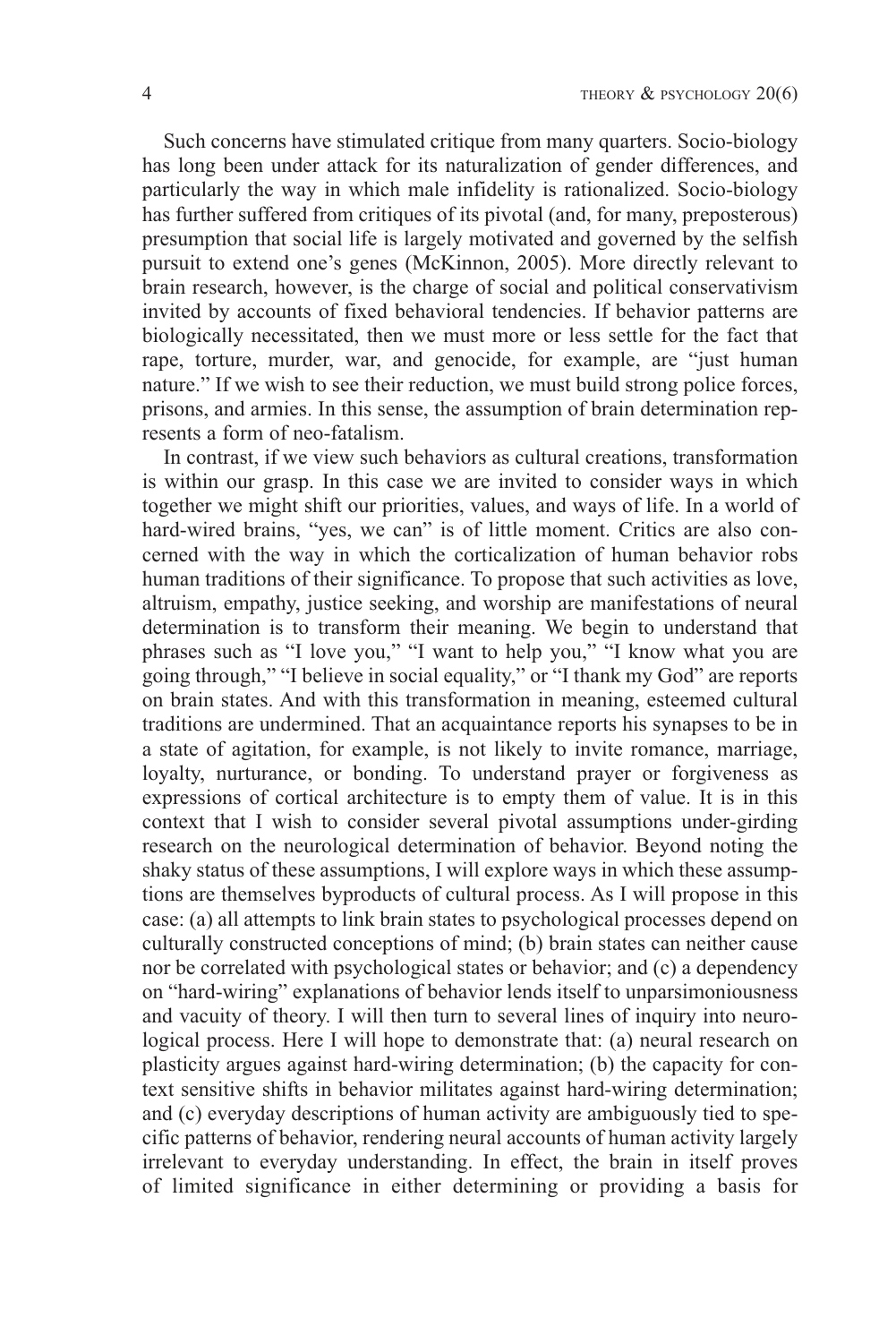understanding human action. On the contrary, it is far more promising, both scientifically and in terms of societal value, to view the brain primarily as an instrument for achieving culturally constructed ends. This is not to deter a certain range of research into brain and behavior; it is, however, to suggest thoughtful restrictions over the kinds of research of promise to society.

#### **Concepts, Conundrums, and Culture**

It is first useful to consider premises substantiating the promise of brain research. How compelling are the conceptual foundations? Because of the sheer volume of such research, and the highly sophisticated technology on which it relies, one might conclude that it is deeply grounded. However, as we shall find, rather than offering clear and compelling promise of progress, such premises generate substantial problems. And, when more closely examined, we find the pervasive imprint of cultural influence.

There are, of course, numerous methodological and substantive problems that have hovered over biologically based research on human behavior. Most research in evolutionary psychology is beset with the problematic assumption of *post hoc ergo propter hoc*. A common pattern of behavior is observed, and because an evolutionary advantage can be articulated, the pattern is then used to "verify" the explanation. As critics surmise, evolutionary psychology yields a body of *just so* stories, and in this sense functions as a pseudo-science (see Dupré, 2003; Rose & Rose, 2000)*.* Both evolutionary and genetic orientations are further unsettled by research on epigenesist―or the influence of the environment on the expression of the genetic code. As myriad studies demonstrate, whether a given gene is activated depends importantly on environmental circumstances―intercellular, organic, and external to the body― and the time of life in which they occur (see. e.g., Booth & Neufer, 2005). Thus, for example, the activated genes for identical twins may vary substantially both over a lifetime and across social environments (Gibson, 2005). The indeterminacy of genetic make-up is intensified by the discover of so-called "rogue genes," or genes that move across the genome in unpredictable ways (Lin & Avery, 1999). Any simple linking of the genome to brain functioning is thus precluded. In effect, evolutionary circumstances do not function identically across the population and genetic inheritance has no univocal effect on cortical functioning.

Research on brain and behavior is further troubled by enormous methodological problems. As Dumit (2004) has summarized in the case of PET research, such studies suffer from problems in subject selection (e.g., "normal" vs. "schizophrenic"), sample size and representativeness, differential outcomes depending on subtle differences in the experimental tasks, defining a baseline or stage of rest, differing results depending on the time at which measures are taken after injection of the radioactive tracer, differing outcomes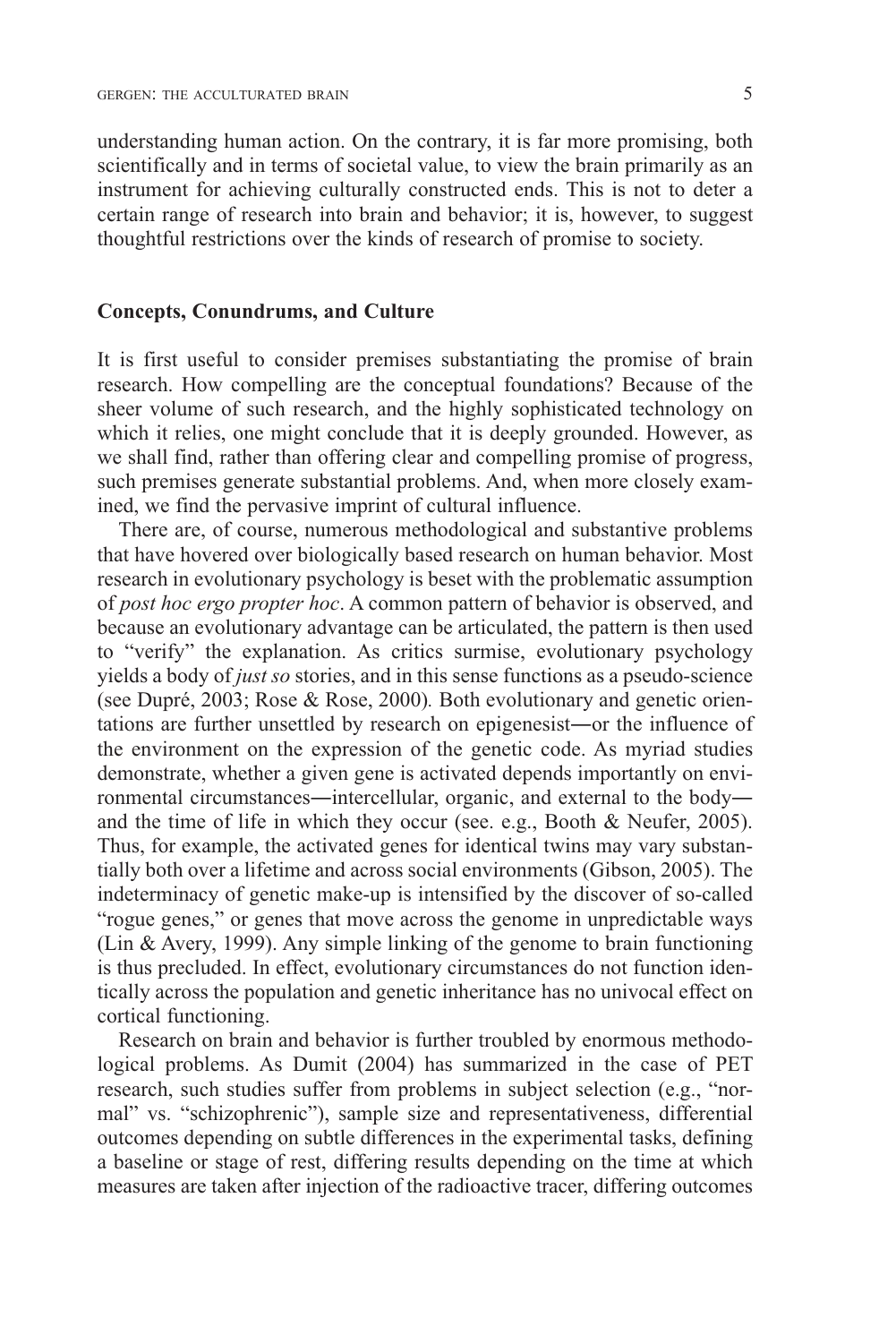depending on the composition of the tracer, and the ambiguity of defining regions of the brain. Further, as Raichle and Posner (1994) have demonstrated, different scanning devices yield different conclusions about the location and definition of brain activity. Indeed, Craig Bennett (in press) has shown, by adjusting one's scanning techniques, it is even possible to demonstrate brain activity in a dead salmon.

Yet, the frailties I wish to address here are more profound in implication. The concern is with the cultural saturation of the grounding assumptions and the implications for understanding the function of the brain in cultural life.

# **Mind-Brain Relations as Cultural Artifacts**

#### *I realized that I was often using my knowledge of myself to make sense of my genetic readout, not the other way around*. (Pinker, 2009)

A pivotal challenge for brain and behavior researchers is to locate specific regions, centers, or cortical mechanisms responsible for specific psychological functions. Without such linkages, indeed, there would be little in the way of neuropsychological explanation. Yet, this attempt has thus far proved elusive. In his critical analysis, William Uttal (2001) has examined at length the problems in developing, first, a taxonomy that can validly distinguish among mental states, and, second, a means of isolating specific regions of the brain. The problem of distinguishing among mental states can be traced primarily to the fact that there are no observable phenomena to facilitate ostensive definition (e.g., we cannot point to a mental phenomenon and say, "let's call that 'reasoning'"). Thus, there are numerous taxonomies of mental states and functions now extant, and no principled way of limiting any further conjectures. In the case of the brain, there are no definitive demarcations among brain regions. Thus, over time, there is significant fluctuation in the specific areas of the brain identified with various activities. As Uttal (1988) points out, different laboratories using different methods come to different conclusions, and replication across laboratories is rare. In the case of word meaning, for example, researchers have variously located the source in virtually all areas of the brain. But as one may ask, what is the "meaning of meaning"?

This difficulty in distinguishing among mental conditions is particularly significant in light of one of the most important promises of neuroscience. Brain scan studies have been welcomed with enthusiasm by psychologists because they seem to provide an answer to the plaguing problem of psychological inference. This is the problem of inferring the existence of a psychological condition (e.g., depression) from overt behavior (e.g., inability to sleep). We posit an underlying world of mental states but we have no direct means of observing or accessing the states themselves. We cannot determine whether the lack of sleep is indeed an indicator of depression, anxiety, cognitive perseveration, anticipation, repression, or something else. Indeed, as earlier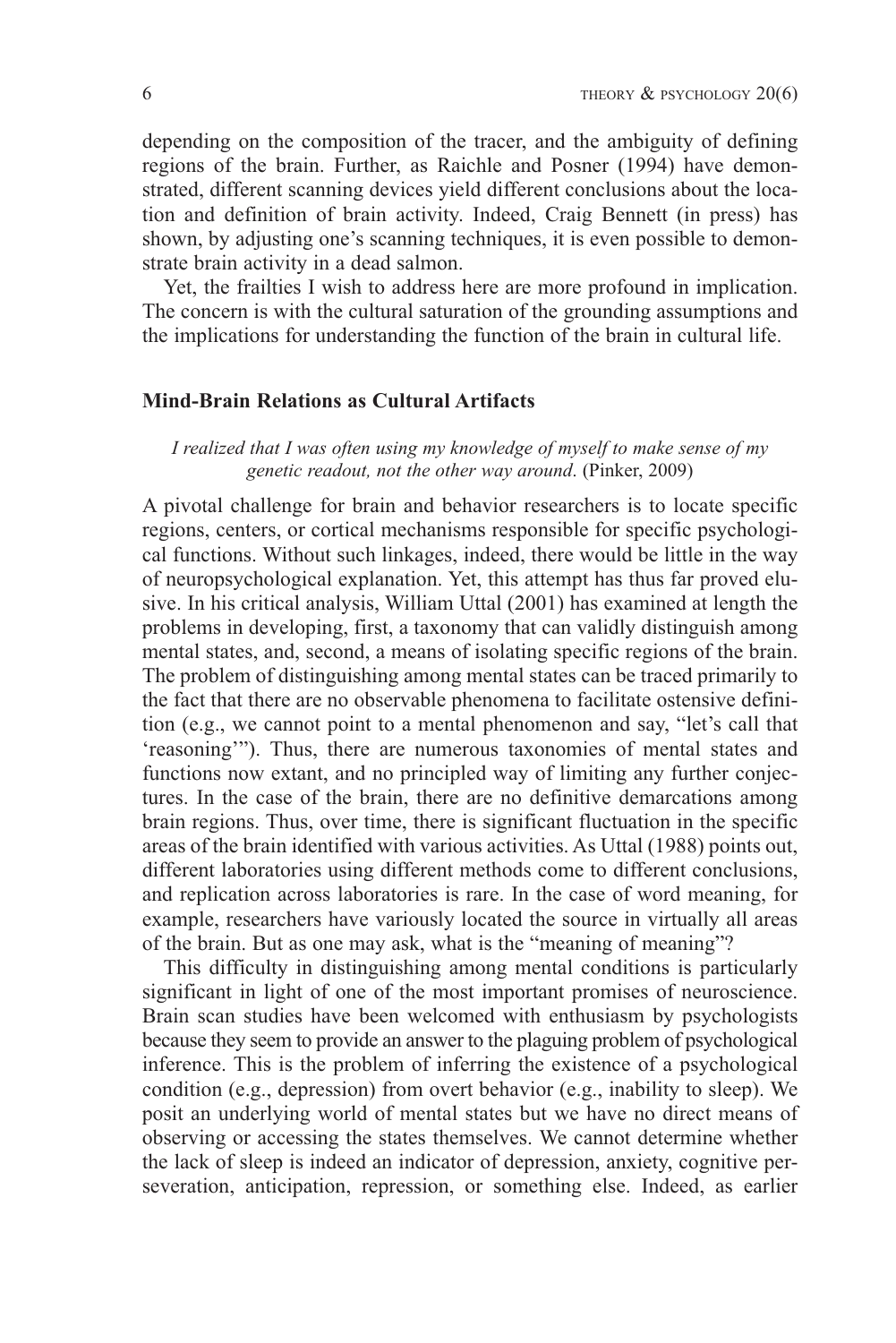research has demonstrated (Gergen, Hepburn, & Comer, 1986), with sufficient ingenuity the observer can find reason to conclude that virtually any observable behavior is a manifestation of virtually any mental condition, or its reverse. All attempts to infer mental states from behavioral observation are suspended, then, on a network of conjectural assumptions.

The chief question, however, is whether brain scan devices enable us to solve this otherwise intractable problem of inference. Let us take a closer look. Consider again the dilemma of psychological diagnosis: we are presented with a collection of expressions that we classify as symptoms of an underlying condition, but we have no access to the causal condition itself. In effect, we are forced to speculate that loss of appetite, lack of sleep, and feelings of hopelessness are symptoms of an underlying state of depression. We now observe the neural condition of the person we have shakily diagnosed as depressed. Indeed, we succeed in locating a pattern of neural activity unique to this population. Yet, we may ask, how can we determine that the observed state of the brain is in fact "depression"? Why is it not simply a neural correlate of sleeplessness, appetite loss, or feelings of helplessness? Or for that matter, how could we determine that the neural state is not one of "spiritual malaise," "anger," "withdrawal from oppressive conditions," or "cognitive integration and regrouping"?

In effect, brain scan data do not solve the problem of inference, but simply remove it from one site of speculation to another. Brain scans do not speak for themselves. To read them as evidence of depression, deceit, trust, empathy, political preferences, and so on, is essentially to participate in a tradition of cultural interpretation. In this sense, making connections between mind and brain is a form of cultural projection. That is, one must participate in a cultural tradition in which the existence of mental states is presumed in order to read brain scans in their terms. And there is no means by which a culture can ground the existence of the states that they take for granted. In studies of moral decision making, for example (e.g., Greene, Nystrom, Engell, Darley, & Cohen, 2004), researchers ask subjects to decide between smothering their baby or condemning yourself and others to death. In whose terms, however, is this a "moral decision"? And if confronted with such a dilemma, would it not also be possible that subjects would feel "anxious" about how they might be judged, "frustrated" by an insoluble problem, "imagining" the realities of such a situation, "recalling" relevant movies or books, feeling "fear" as their imagination takes shape, feeling "shame" that they should find themselves in such a situation, attempting to "suppress" their emotions at the decision they must make, and so on? The narrowness of the existing tradition from which neuroscience bases its interpretations is evidenced in the fact that there is virtually no research on the neurological basis of the melancholy, soul, psychological archetypes, spiritual malaise, or free will. Such concepts do not feature in the contemporary culture of science. It is also such biases that have led critics to view neuropsychology as a form of cultural imperialism. One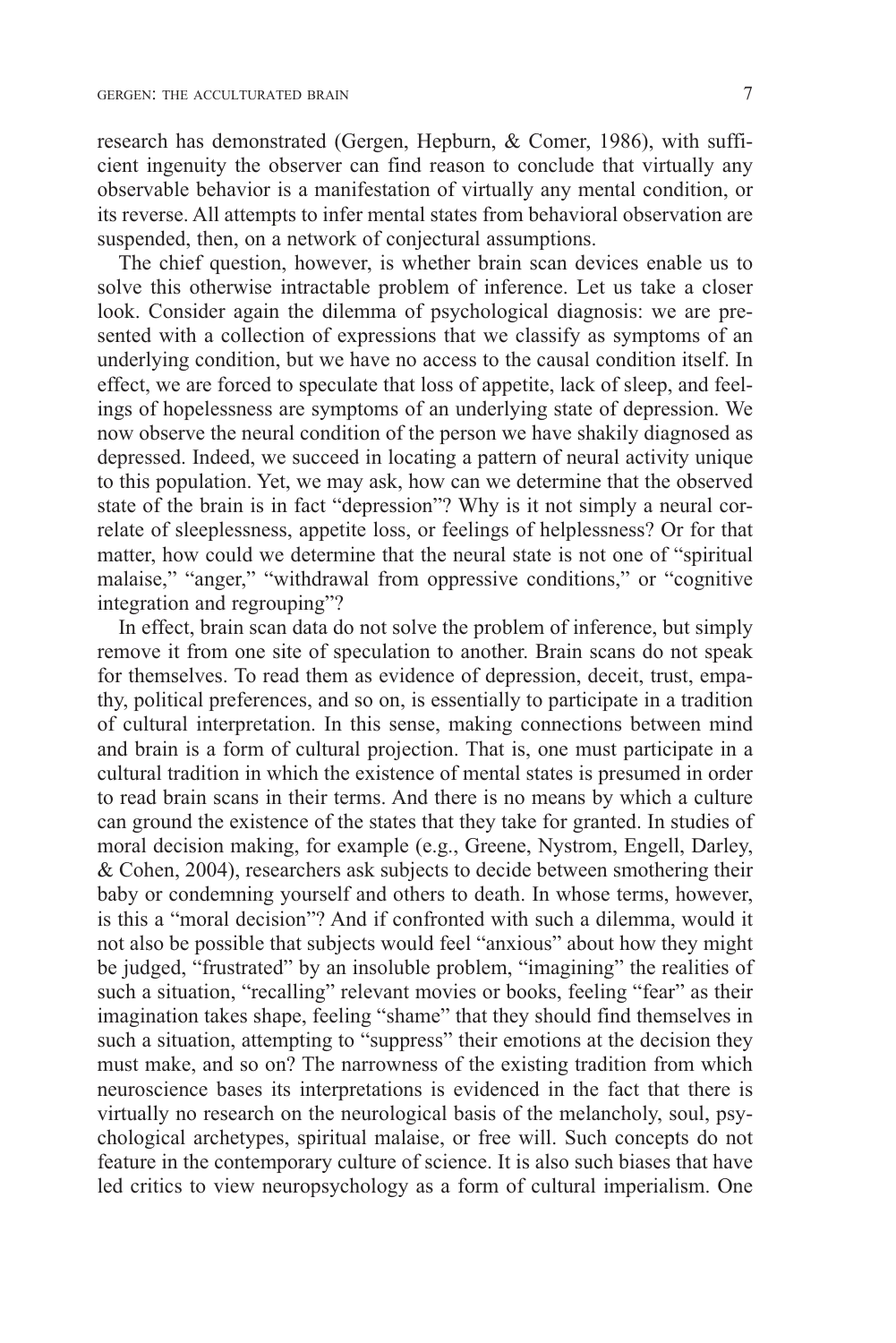might ask, for example, why there has not been a lively interest in exploring the neural basis of *karma*, *swabhava*, *swadharma*, and *stithi pragya,* all significant to human functioning in Hindu psychology. It is not simply that there is little interest taken in the indigenous psychologies of other cultures, but such psychologies are largely viewed as "mere" folk theories.

#### **The Conundrum of Causality**

There is a longstanding distinction in Western culture between mind and body. This dualistic premise is as pervasive in brain and behavior research as it is problematic. The distinction is represented primarily in the assumption that the brain is a causal source of both mental states and behavior. We thus commonly speak of the neural *basis, source*, or *grounds* of cognition, emotion, altruism, aggression, and so on. Yet this assumption of the brain as a causal source raises major difficulties. There is, at the outset, Descartes' intractable problem of how brain states affect mind states. If mind states are not material, then how are we to conceptualize the causal link between material and non-material worlds? Many neuroscientists escape this issue by avoiding causal assumptions and speaking in terms of "neural correlates" of various mental states. However, the problem with any such linkages takes an extra dimension in light of arguments in neuroscience for eliminating mental language. As reasoned by a number of scholars (see, e.g., Churchland  $\&$ Churchland, 1998), the way in which we conceptualize "the mind" is essentially a social construction. Thus, it is contended, if there is to be a neuroscience of behavior, we must essentially eliminate the make-believe language of mind. As should be clear, this *eliminative materialist* view of neuroscience resonates with the argument in the preceding section for the "cultural reading" of the brain. Most importantly in this case, it effectively throws into question the causal or correlative relation between brain and mind. On this account, there is no obvious "world of mind" that stands as an effect for which the brain is a cause or a correlate. More formally, there is only neurophysiology.

In this context, many researchers have found it more comfortable to return to the early behaviorist refrain: let us focus on visible behavior as opposed to inferred states of mind. We may thus focus on the relationship between cortical activity and a replicable world of observable behavior. This view also holds promise for therapeutic practitioners. If the source of the problem is fixed within the nervous system, then therapeutic intervention may reasonably focus on alteration of the nervous system. By analogy, if one's automobile fails to function properly, engine repair may be required. It is this view that informed the early use of lobotomies and electro-shock to treat schizophrenia; at present, psychopharmacology has largely taken their place.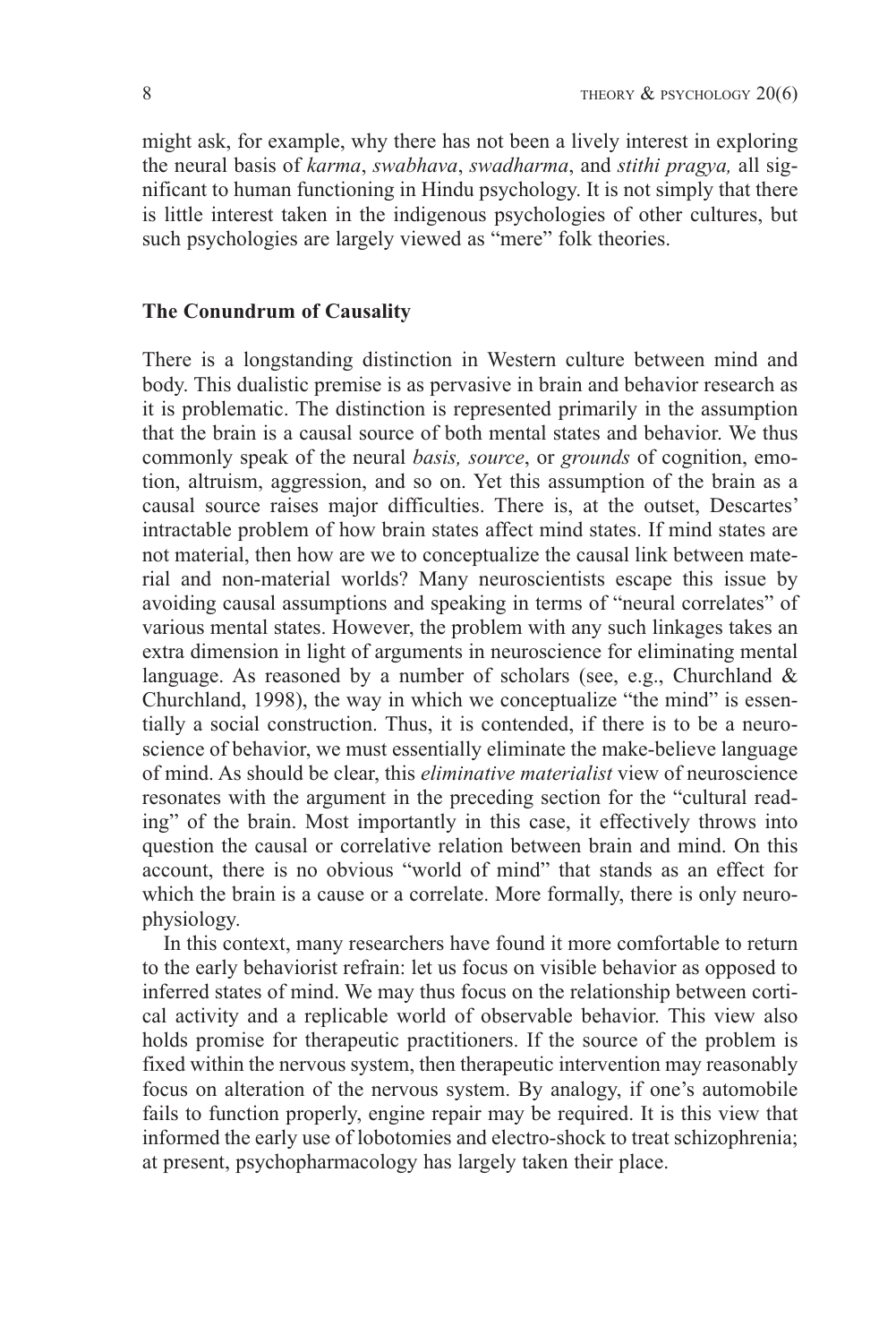At the same time, this argument is reasonable only to the extent that it is the structure of the machinery that is at fault. In some cases this is not an unreasonable assumption, and we shall return to it later in the paper. However, if the failure of the machinery can be traced to a *prior cause*―falling outside its confines―then correcting the machinery is only a temporary and possibly futile effort. If one's engine does not function properly because one has failed to replenish its oil, then attention must be directed to the oil supply and not the properties of the engine. It is here that we are invited to look more closely at the methodology for determining the causal potency of the brain. The vast bulk of brain research relies on the experimental instigation of the brain state. Here, for example, researchers must establish a measurable neural condition, said to be responsible for problem solving, decision making, aggression, altruism, trust, and the like. In all such cases, however, various manipulations or instructions are required to bring the state of the brain into its condition. To instigate problem solving as a cortical condition, for example, requires that the subject is enlisted in the task of solving problems. It may thus be asked, on what grounds do we attribute the resulting behavior to the neural condition? It is not the brain that brings about problem solving, but the cultural conditions in which the very idea of solving problems and the kind of behavior defined as problem solving are nurtured. In this case the brain is simply a conduit that carries the cultural tradition. As social psychologists might say, we have here an application of the *fundamental attribution error*, the tendency to infer an internal cause of behavior without regard to the conditions bringing it about. In defense, one might draw from an alternative methodology, one that locates people with problematic behavior and then identifies a way in which the cortical functioning of this sub-population differs from the normal. In this context, for example, sub-populations of individuals diagnosed with schizophrenia, bi-polar disorder, ADHD, or obsessive compulsive personality disorder are compared with "normals." Yet, while such research often reveals differences, the question of cause still remains. To what extent is it the brain condition that gives rise to the symptoms, as opposed to a history of preceding conditions that brings about the brain condition? If one lives for many years under oppressive, stressful, hopeless, or anxiety-provoking conditions, it is entirely possible that cortical connections are altered. In terms of cause and cure, we would thus be better served by focusing on cultural origins than on the mechanisms of their realization. And, if cultural conditions have brought about the condition of the brain, then altering the conditions of a client's life would appear more beneficial than pharmacological sedation.

Yet, in the final analysis, there is a philosophic problem that plagues the very idea of the brain as a cause of human behavior (M.R. Bennett & Hacker, 2003). In this case, the question is whether one may legitimately distinguish between the brain as a cause, for which bodily activity is an effect. How are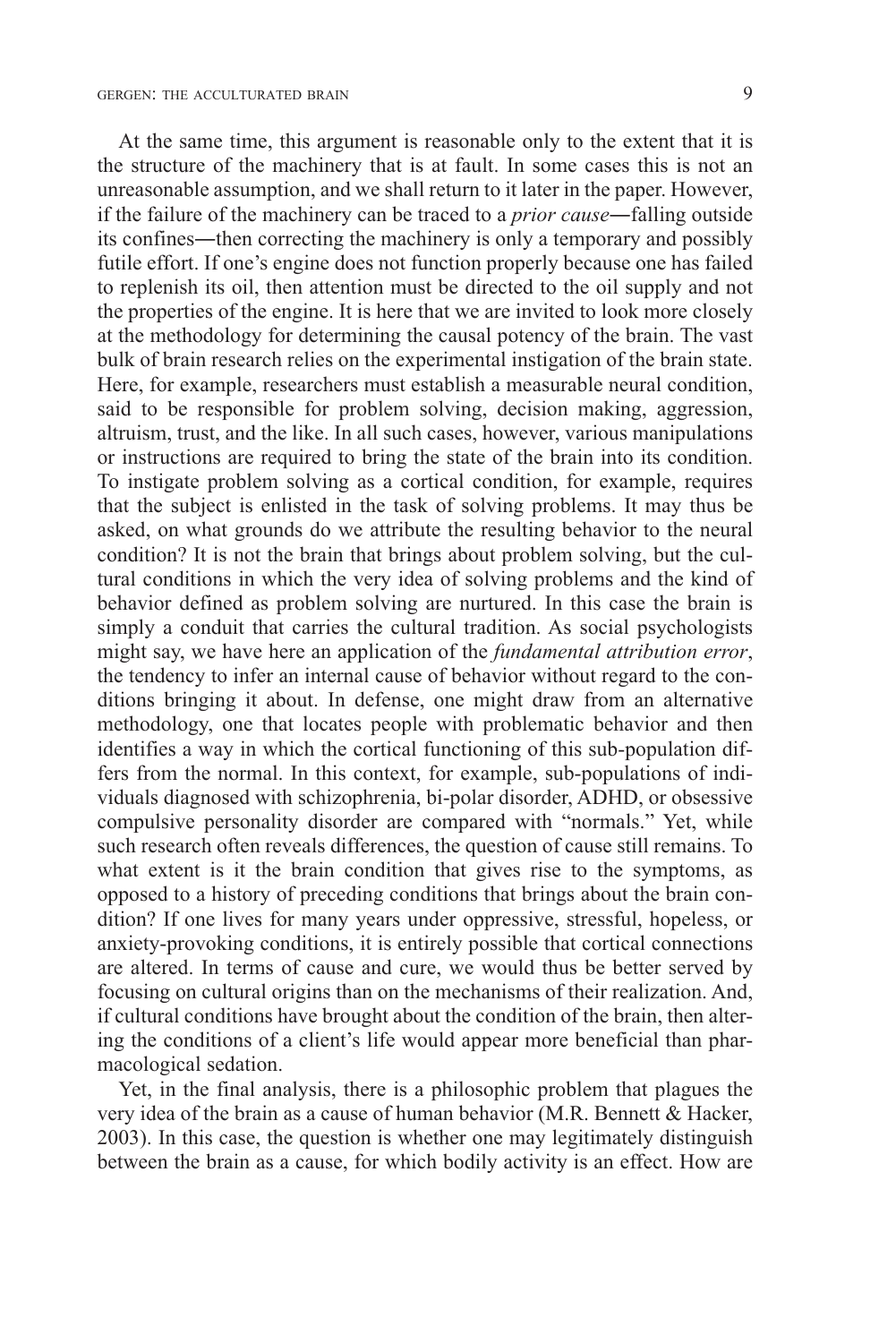we to demarcate the brain from the remainder of the bodily activity of which it is a part? It is in this regard that more sophisticated neuroscientists propose that the brain is equal to behavior. At the same time, the brain is but a constituent part of the nervous system as a whole, and, separated from the remainder of the system, bodily movement is severely attenuated. In effect, it makes little sense to view the "brain as behavior" separated from the broader system of which it is a part. It is also apparent that the neural system is scarcely independent of the pulmonary system; each depends on the other for its functioning. And, too, neither of these could function effectively without the digestive system, skeletal structure, and so on. Remove any part of the system and "behavior" is essentially negated. Given that what we commonly distinguish as the brain acquires its function within the bodily system as a whole, it defies common meaning to assert that the movement of the body represents behavior, for which the brain is a cause. It is the functioning of the full array of interdependent bodily systems that is synonymous with behavior itself. Remove the functioning of this systemic process and there is no behavior; remove behavior and there is nothing remaining to be called the body. The traditional distinction between brain and behavior is erased, and likewise the view that the brain is a cause or basis of behavior.

The implications here are not trivial. Claims to the effect that there is a neural basis for learning, memory, empathy, aggression, and so on, are essentially empty. What the physiologist describes in neural terms, the common person on the street will call learning, memory, empathy, and so on. There are not two worlds, the one responsible for the other. To claim that there is a neural source for behavior is similar to saying that the source of a forest can be traced to its trees.

#### **From Unparsimoniousness to Vacuity**

In William McDougall's classic work (1908), the attempt was to trace most prevalent forms of social behavior to genetically based instincts. Thus, for example, McDougall proposed inherent dispositions toward reproduction, parenting, pugnacity, gregariousness, acquisition of goods, developing habits, and more. However, this view came under attack by scores of psychologists and was soon abandoned. The chief critique was that instinct theory led to few useful or interesting predictions. One simply concluded that, in effect, people just do what they do because it is instinctive to do so. Second, however, instinct theory was unparsimonious. With each new behavior, the researcher was invited to posit a new instinct. We confront this same condition in the case of neurological explanations of human behavior. It is not simply that such commonly recognized behaviors as aggression, altruism, decision making, mathematical reasoning, language, and the like, are traced to brain structure, but researchers now extend the perimeters of reductionism by identifying the cortical centers responsible for such wide-ranging activities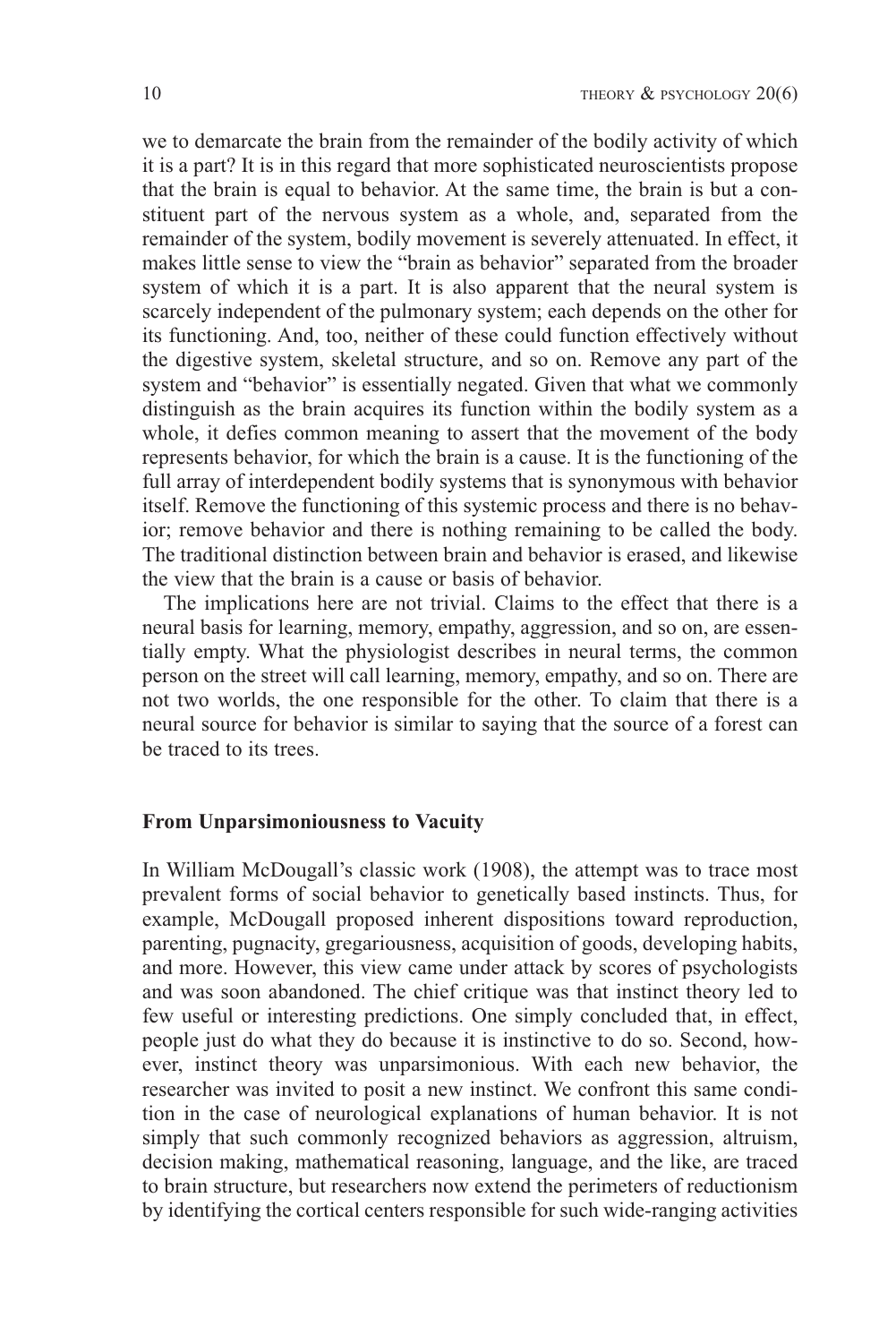as moral decision making, prayer, meditation, consumer choice, and political party preference. Further, when groups differ in behavioral tendencies (e.g., mental illness, criminality, leadership), the stage is set for positing additional neruo-genetic differences. The future research trajectory is clear enough: so long as the researcher can identity a distinct form of human activity, he or she may also set out to reveal its neural "underpinnings." Within this paradigm, the catalogue of neurally determined behavior will undergo infinite expansion, while simultaneously narrowing the options for prediction and understanding.

Yet, as a phalanx of culturally sensitive critics point out, there are vast differences among people in their behavior. In the case of aggression, for example, Westerners find monstrous the practices of beheading, suicide bombing, and death by stoning prevalent in other cultures; for non-Westerners, our use of electric chairs, napalm, and atomic bombs stands in similar regard. Given the prevalence of such variations, it is asked, how can one make strong claims for cortical determination? The major rejoinder to such critiques is that cultural process can bend or shape the "instinctual" tendencies in varying directions. The underlying tendencies nevertheless remain firm. To illustrate, broad claims are made to the genetic determination of what are called "the basic emotions." What we in the West term anger, sadness, disgust, and fear are said to be universal in scope. To be sure, it is proposed, there are cultural variations in how and when such emotions are expressed, but the concept of socially acquired "display rules" accounts for these variations (Matsumoto, Yoo, & Fontaine, 2008).

Ultimately the logic of display rules threatens the neuro-project with vacuity. It ensures that presumptions of neurological determination cannot be threatened by countervailing evidence. All culturally specific variations may be attributed to a cultural patina that occludes our vision of the universal tendencies. Worse still, this logic ensures that the ideological and political applications of the orientation remain beyond question. And yet, we may ask, when in cultural history did we begin to presume that widely shared patterns of behavior are a manifestation of cortical structure? Why should we grant priority to biological explanation? If aggression is universal, for example, we may very well suppose that people everywhere have found it an easy solution to various problems, in much the same way they have found it useful to make fires, grow crops, or cook their food. In seeing these activities as cultural in origin, not only do we open broad vistas of explanation, but we can envision the possibility of alternative futures.

#### **The Brain as Culture Carrier**

As we find, assumptions central to neurologically based explanations of mind and behavior are both insubstantial and freighted with cultural biases of the very kind that such research is at pains to suppress. The reading of brain states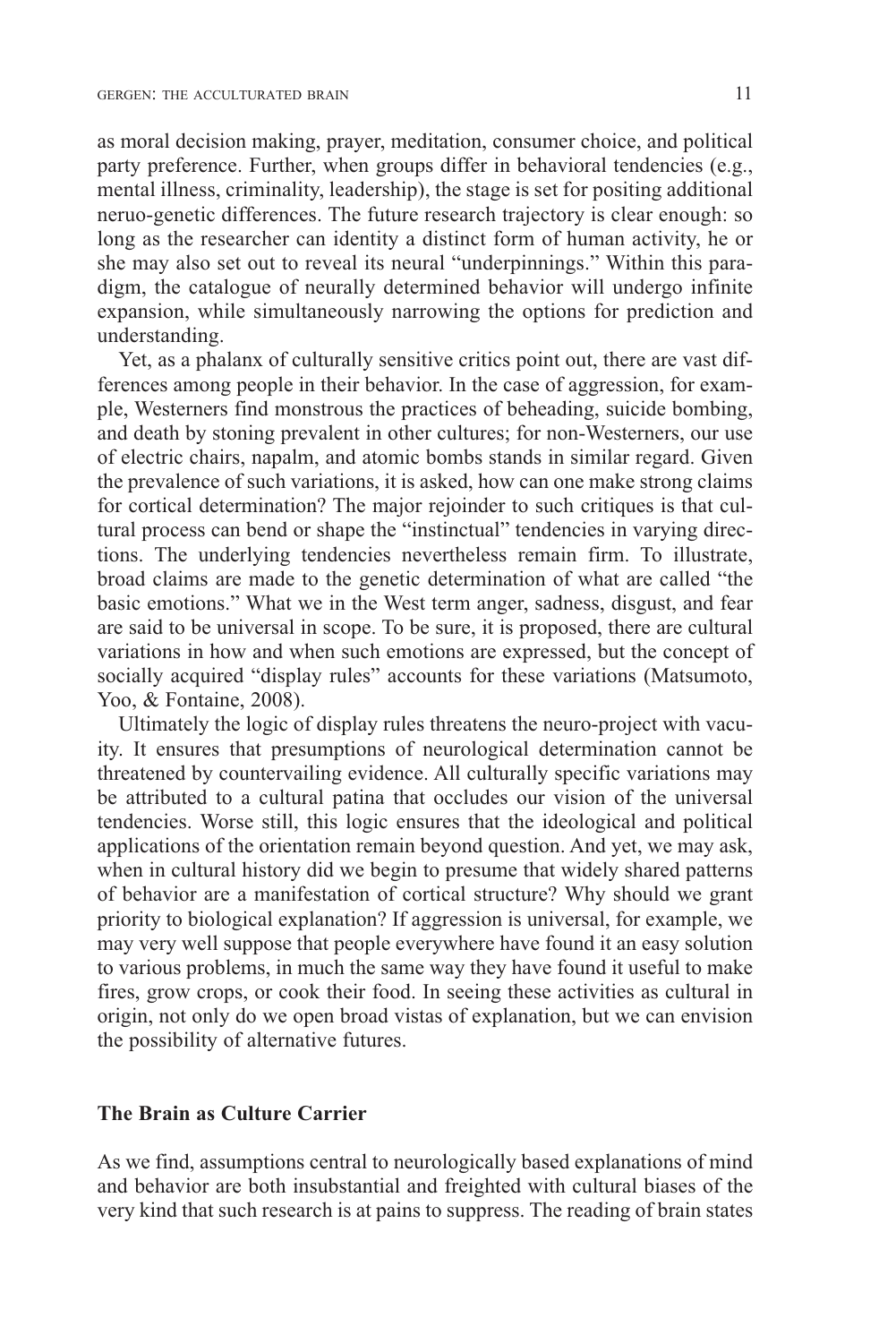approximates a projection of cultural tradition, and the Western tradition of mind/body dualism creates intractable problems of explanation. We turn now to neurological research findings. Here we shall find that when closely examined, most brain research is irrelevant to understanding human action. Indeed, the brain functions primarily as a vehicle for achieving culturally constructed ends.

#### *Plasticity and Protean Potential*

The longstanding view among brain and behavior researchers is that we are largely "hard wired" to think and act as we do. Yet, if this were so, it is difficult to comprehend the fluidity with which we commonly move across our daily activities. If we were indeed saddled with genetic dispositions, the result would be a radical loss in flexibility. In a humorous vein, consider Woody Allen's (2008) first-person account of what it might be like to possess an inherent tendency to remember. You are on your way to a party, but there is a question about the gift you are to bring to the host:

> Of course, I left Mr. Wasserfiend's gift at the office. My secretary, Miss Facework, to meet me with it at the party. Car keys in gray cashmere cardigan on second hanger in hall closet. Remember the day I bought that cardigan, sixteen years ago. A Tuesday. I was wearing beige slacks and a Sulka button-down oxford shift. Gray socks. Shoes from Flagg Brothers. Had lunch with Sol Kashflow, a hedge-fund whiz. Sol ordered the halibut with buttered peas and julienne potatoes. His beverage white wine, a '64 Batard-Montrachet, which I recall was a tad fruity. Finished off with a lime sorbet and two after dinner mints- or was it three? ... I got the check. Fiftysix dollars and ninety-eight cents. Hardly worth it, since my langoustines were overcooked. To the Wasserfiends' party at last. (p. 42)

In effect, a tendency toward continuous memory would be dysfunctional; adaptation to normal life requires the capacity to move from one form of activity to another. One is not, for example, aggressive, altruistic, empathic, or envious without end. Sensitivity to the specific and often subtle requirements of the situation is imperative. And, by and large, these requirements are cultural in origin. The problem of cortical determination is only intensified by the fact that neuro-researchers make claims to hard-wired dispositions that are opposed in their outcomes. As variously "demonstrated," we are genetically disposed to both selfishness and altruism, successful and unsuccessful problem solving, empathy and punishment of norm violators, morality and immorality, and so on. In this context, it seems far more reasonable to view the brain not as prophetic, but as preparatory in function. That is, it is an organ specifically preparing the individual for protean action, for continuously responding, innovating, and initiating, as the conditions of life unfold over time. It is at just this point that an enormous body of evidence for neural plasticity becomes relevant. As wide-ranging research has demonstrated, the brain is engaged in a continuous process of reorganization through the formation of new neural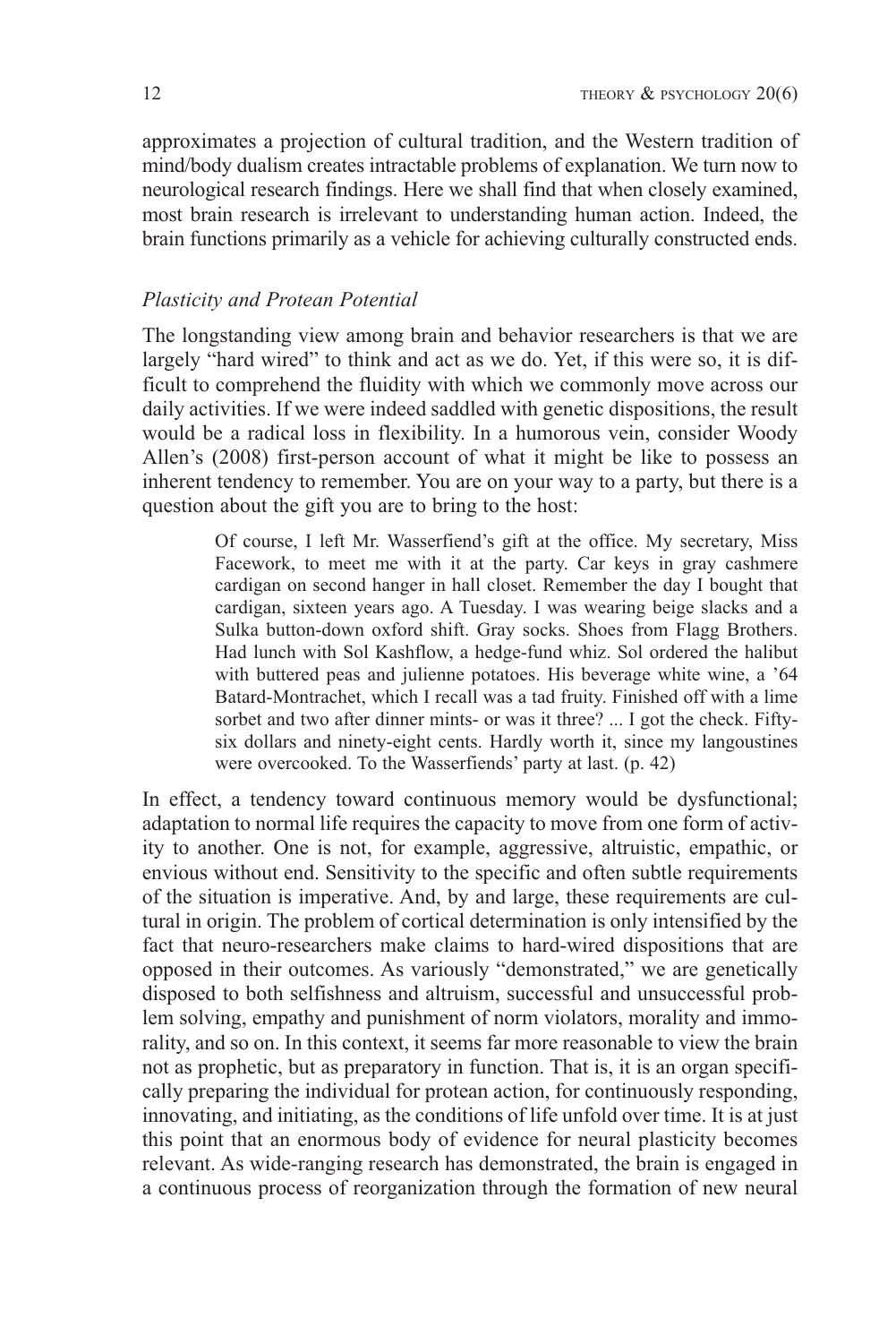connections (see, e.g., Berlin & Weyland, 2003; Doidge, 2007; Pinaud, Tremere, & DeWeerd, 2006). There are two important conclusions suggested by such research. First, the process of neurogenesis (or the generation of new neurons) is continuous. Although accelerated in the pre-natal period, neurogenesis continues into old age. Especially with sufficient exercise, environmental stimulation, and caloric restriction, new neurons may be generated within the mature brain. In effect, the process lends itself to a picture of the brain as both responsive to alterations in the environment, and in a state of self-preparation for novel demands. Second, research on brain plasticity reveals that neural pathways may be transformed over time in such a way that a deficit in brain function in one region may be compensated by the development of new neural pathways. It is this process of plasticity that enables those with injuries to the nervous system to engage in exercise that may restore potentials for effective action. Not only do such findings undermine the concept of behavior determined by a fixed architecture of the brain, they suggest once again that the brain absorbs or reflects its cultural surrounds and enables the individual to act more effectively within them.

# *The Weight of Wiring and the Crucible of "Could I Do Otherwise?"*

The view of the brain as preparing the human being for protean activity also raises important questions concerning the power of inherent biological tendencies. If we are indeed granted a certain degree of biological determination of behavior, what is the comparative strength of such determinants in comparison to cultural influences? For example, it is a well-accepted fact that humans are positively disposed toward the taste of sweetness. However, dieters generally find that sacrificing sweets is one of the easier challenges they confront. Conversely, there are numerous forms of addiction, such as cigarettes and alcohol, for which there is no obvious hard-wired determination, and against which supposed "selfish" or self-sustaining genes seem impotent. This question of comparative weight is raised most obviously in evolutionary psychology research. Here we find elaborate arguments made for selfish gene theory, but the confirming evidence is typically based on minor population differences. And of course, with a sufficiently large sample size, even the smallest population differences yield statistical significance. In effect, the power of evolutionary determination, if it exists at all, seems scant.

I am scarcely proposing that all psychological research is essentially a reflection of cultural conventions. There may truly be cases in which a biological orientation is appropriate and effective. Damage to various areas of the brain, for example, may necessarily entail or limit various forms of activity. Let me propose, however, a first-approximation method for assessing the relevance of fixed biological tendencies as opposed to culturally generated forms of behavior. Here medical science provides a useful model. The causes of diseases such as malaria and smallpox are relatively predictable, as are the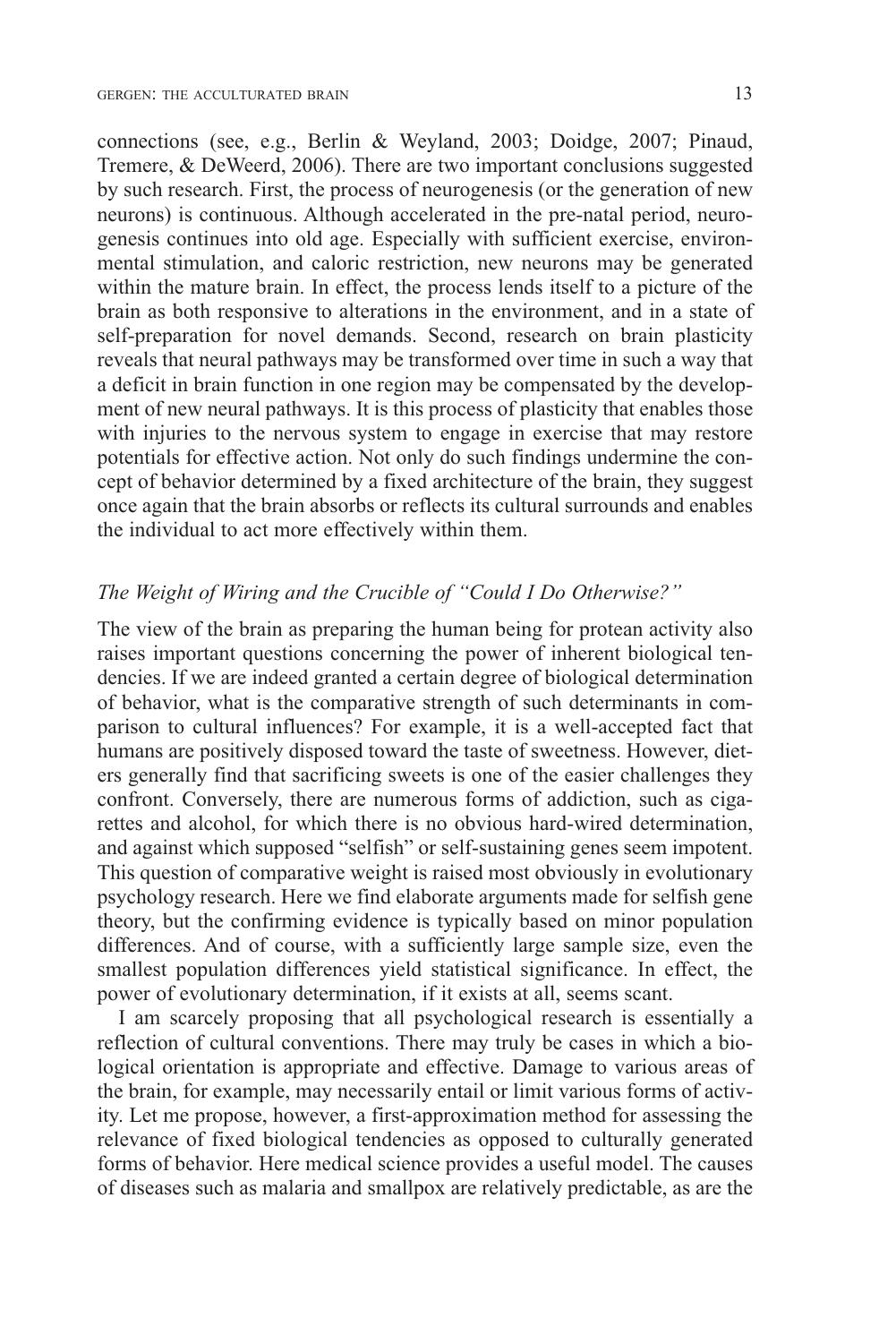courses of the illness and the effects of available cures or preventatives. Further, we may be relatively certain of universal generalization. Regardless of culture, the causes and cures are likely to be similar. Finally, and most important in this case, if challenged to reverse the course of determination, one could not do so. One afflicted by the disease could not one day simply turn and walk free. Biology clearly holds sway over culture.

Let us then establish the question, "Could I do otherwise?" as a rough crucible against which we may assess the power of biological determination. If presented with a behavior pattern for which claims are made to inherent necessity, could I chose not to behave in this way or to act in some other way? Now, let us apply this crucible to the vast array of research in which psychologists are engaged. One is first suspicious of the socio-cultural fragility of such findings by the fact that pains are typically taken to ensure that experimental participants are ignorant of the research hypotheses. As commonly reasoned, with awareness of the hypotheses, participants might bias the results by acting to confirm or disconfirm them. With strong biological determination, consciousness of the hypotheses should make little difference. One cannot choose to terminate the beating of the heart, the processing of oxygen by the lungs, or the digestive process of the intestinal tract, save by terminating one's existence as a living being. However, if challenged to do otherwise, children would not model adult behavior, adults would resist responding to helplessness with depression, participants would not respond to hostility with aggression, and so on.

To press the issue further, the most broadly visible research in psychology owes its place in the sun to the very fact that it demonstrates patterns of behavior in which we ought not to engage. The importance of the finding lies in its implicit moral message: now that you are aware, do otherwise. This logic is most obvious in traditional studies of conformity (Asch, 1955), obedience (Milgram, 1974), and groupthink (Janis, 1972). Such studies essentially function as moral injunctions. Although more subtle, moral warnings are implicit in studies of cognitive dissonance and inter-group relations, the former pointing to the silly things people do to avoid inconsistency and the latter to the evils of in-group preference. This emancipatory quality is evident as well in Kahneman and Tversky's (1973) famous studies on cognitive heuristics. It might be difficult for most people to apply Bayesian theory to probability estimates, as such research suggests. However, those trained in Bayesian heuristics can easily do so. Such research findings are essentially reflections of cultural training.

When we turn to research in which claims are made to cortical determination, we find that the vast preponderance is focused on behavior patterns that are highly pliable. There may be demonstrable cortical correlates of aggression, altruism, ideological rigidity, moral behavior, anger, and the like, but there is typically a wide latitude of choice as to whether one chooses to engage in any of these activities. For example, as de Quervain and her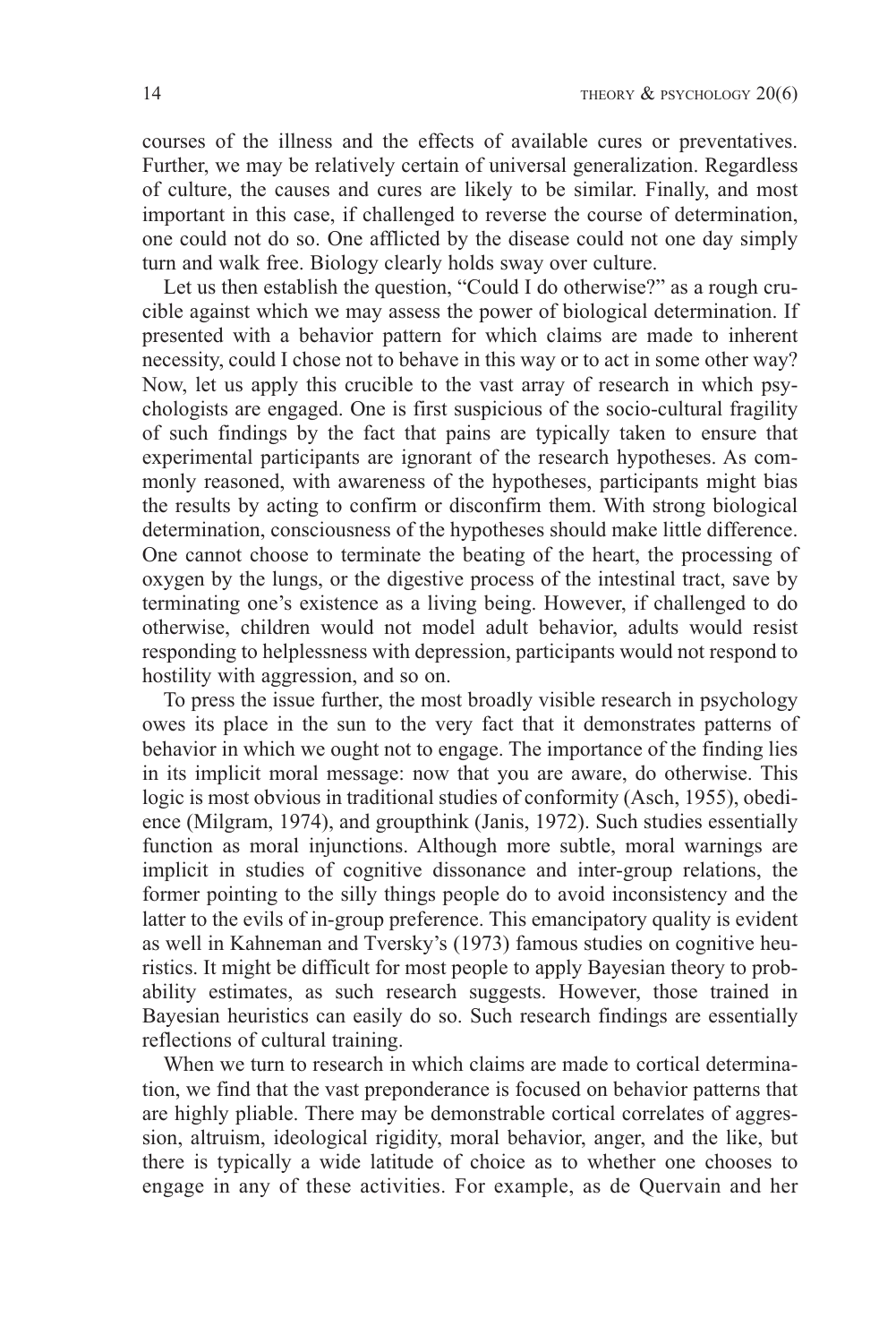colleagues (2004) attempt to demonstrate, humans are hard wired to punish those who violate norms. Yet, if challenged to respond to norm violators with understanding as opposed to punishment, it is difficult to imagine people being unable to do so. Indeed, that this latitude of choice is suppressed by such research invites the critical charge that brain research is socially conservative. One is discouraged from considering the alternatives.

# *Human Behavior as Cultural Action: Blinks and Winks*

There is a final issue at stake, one which simultaneously delimits the significance of brain research in understanding human behavior, and asserts most profoundly the importance of culturally sensitive inquiry. The analogy of the clock is a useful entry to the problem. The physical mechanism of a clock may be fully understood; the functioning of its parts wholly predictable; and its operation wholly subject to what scientists might see as universal laws of cause and effect. Yet, there is nothing about the physical functioning of the clock that yields information about time. That a clock furnishes us the time of day is entirely dependent upon shared agreements within the culture. An engineer may know everything about the physical mechanism of the clock, but with this knowledge alone, he or she could not derive the concept of 4 p.m. In effect, the culture uses the movement of the clock for purposes of its own creation; there is nothing about the clock that determines or demands the concept of time. In the same way, the physical workings of an automobile tell us nothing about its "heading north," or the neurology of the body that I am "on my way to work."

More generally, it may be surmised that we have here two discourses, each generated within a social group to achieve its own purposes. The discursive community of the clock maker employs its discourse to manufacture a precisely functioning mechanism. The culture more generally uses the same functioning to assist its synchronizing activities. By virtue of social agreements about the meaning of time, the clock can be used to establish meetings, order events, organize group actions, and so on. There is little cultural concern with the physical workings of the apparatus because the physical principles governing the working of the apparatus are largely irrelevant to daily life. Regarding the clock maker, other than for purposes of sales, he or she doesn't care in what manner the culture constructs the time. To return to the earlier issue of causality, it makes little sense to say that the working of the clock as a physical instrument is the causal basis (a "hard-wired origin") of the time. We are dealing here not with cause and effect, but with two functionally distinct discourses. Similarly, from this perspective, the pesky problem of reductionism vanishes. One cannot reduce the discourse of time to the functioning of the machine parts. The functioning of the clock will allow the culture to establish "closing time," "time of departure," and "when the stock market opens in Tokyo," but such concepts are irrelevant to the way in which clock makers discuss how to make a more efficient device.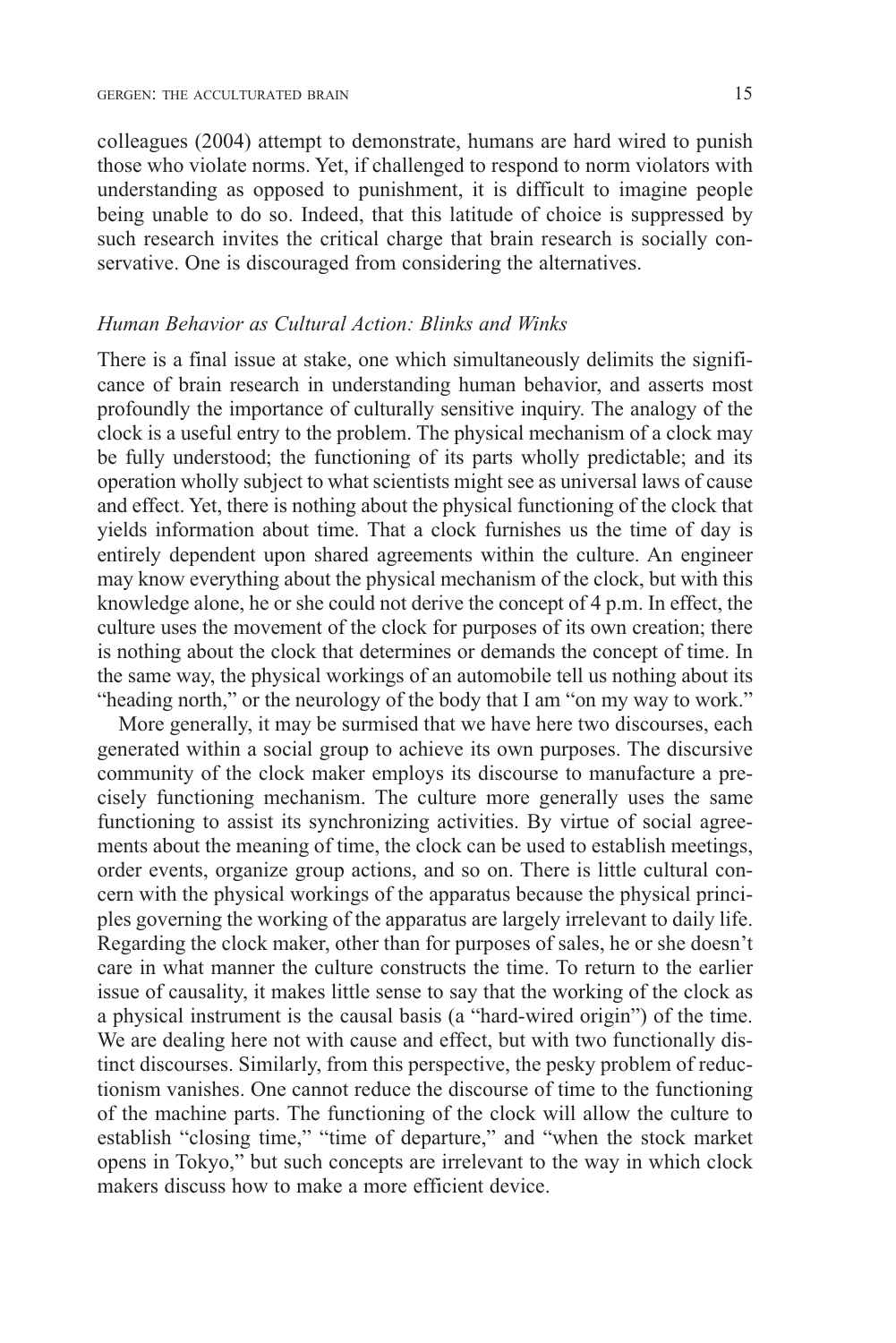Given the possibility of multiple discourses, we further see that the same physical movement may have different meanings for different people. Consider the brief closing and opening of the eyelid. From a biological standpoint, one might roughly call such a movement a "blink." However, from a cultural standpoint, the same activity may be viewed as a "wink." To understand the winking of the eye, the biologist might explore the functioning of tear ducts, the drying of the retina, and so on. As a wink, however, the action may bring forth a variety of different activities. For some the action may "call hither"; for others it may yield a knowing smile; and for still others, it may be repelling. The same form of biological activity may serve many different cultural functions.

By the same token, many different movements of the body may have the same cultural significance. Thus, for example, a psychiatrist may attribute attention deficit disorder to a child who fidgets in his chair, walks around the classroom oblivious to the teacher, talks incessantly, or continuously shifts his gaze about the room. There is no singular form of movement that counts as attention deficit; rather, the deficit is derived from the function assigned to the behavior by the culture. More generally it may be said that in carrying out cultural life, it is useful to describe various people as "aggressive," "moral," "helpful," "dishonest," "humorous," and the like. We may usefully describe our emotional expressions as "anger," "happiness," or "love." Yet, while such discourse is critical to living an effective life within the culture, none of these descriptors is linked to determinate movements of the body. Under certain circumstances virtually any movement of the body may count as anger, happiness, or an expression of love.

Yet, it is precisely the movements of the body of which brain functioning is part. In this sense, neurology may be centrally involved with bodily movement, but it has little to do with cultural meaning of the movement. The brain may enable people to play the game of tennis, for example, but it requires neither the game nor the movements that constitute proper play. And, judging by the seeming fact that people's lives are built around the culturally created meaning of family, friends, a promising job, the love and respect of others, social justice, religion, and the like, we may conclude that while the brain may be a major facilitator of our actions, it is not their progenitor.

#### **The Place of Brain Science**

As we find, research on brain plasticity, along with the human potential for mercurial shifts in behavior, strongly suggests that the brain facilitates rather than determines most human conduct. Such a conclusion is also reinforced by a consideration of the pivotal place of culturally created meaning both in directing action and in determining its significance. This is not at all to argue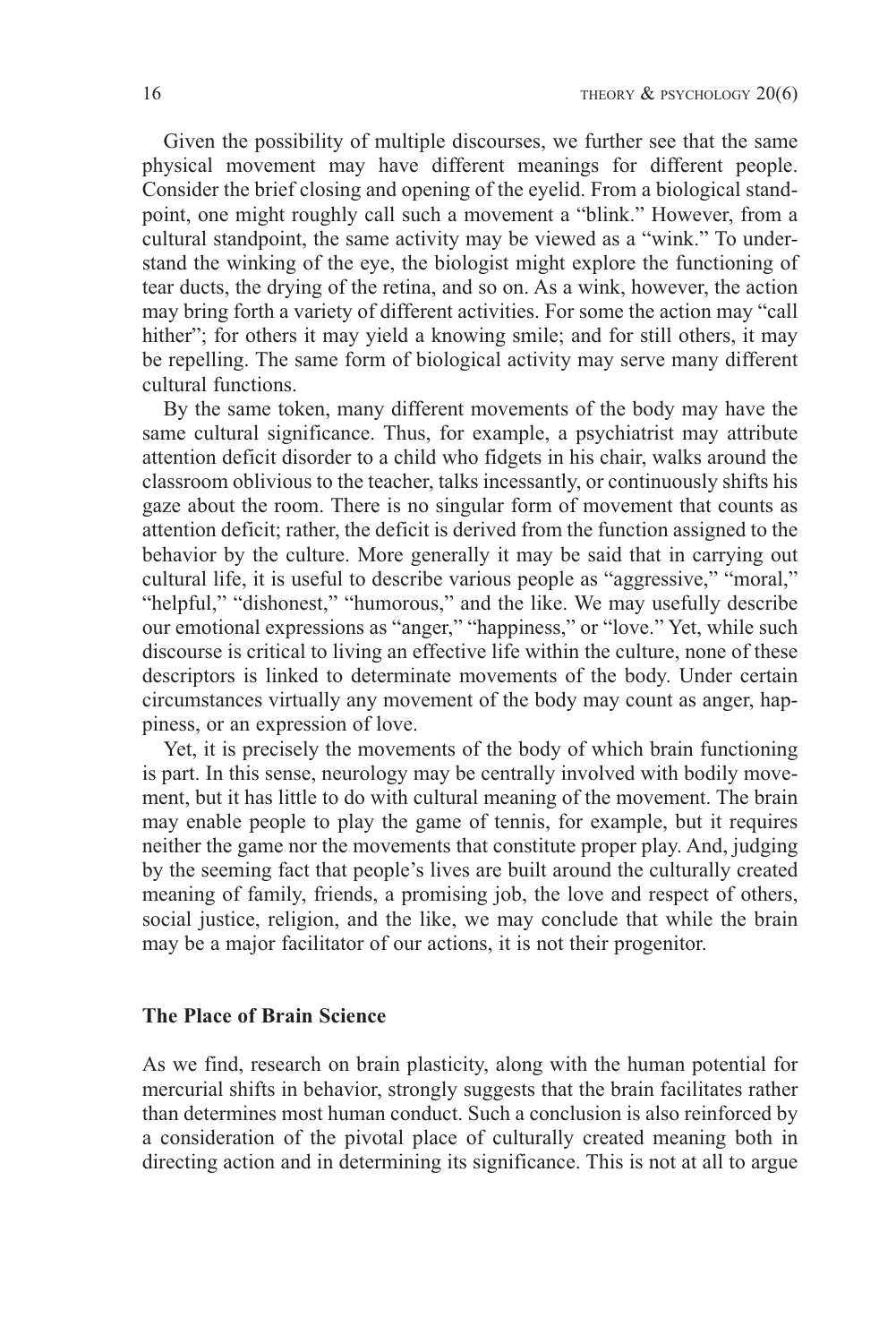for a termination of research into brain and behavior. Many brain researchers do not ascribe to all the assumptions and practices toward which the present critique is focused. Many are highly circumspect with respect to the claims they make, and more judicious in their choices of research topics. Most importantly, there are robust forms of brain research that may prove of inestimable value to the society, and it is important to develop sound criteria for distinguishing between research of such promise as opposed to that which is misleading and/or culturally debilitating. For example, as developments in technology are improved, it is likely that virtually all human behavior may be represented by significant patterns of brain activity. This would surely include differential patterns of brain activity for actors playing Hamlet, Othello, and King Lear. However, to conclude that Hamlet, Othello, and Lear are the products of cortical architecture and function, as current research fashions suggest, is obvious folly. It is essential, then, that we direct serious attention to the issue of significant criteria of research. As a stimulus to this discussion, I offer in closing three relevant considerations.

# *Application of the "Could I Do Otherwise?" Criterion*

As a preliminary question, one may ask of studies of brain and behavior whether the behavior in question is characterized by a high degree of individual and/or cross-cultural malleability. That is to say, if a substantial proportion of the population could, upon request, choose not to engage in a common form of behavior, then we might reasonably suspect that the contribution of cortical architecture to the common pattern is minimal. In effect, brain functioning may enable people to engage in the activity, but does not effectively require it. While the application of such a criterion would substantially reduce the range of study, there are domains of ambiguity. For example, what may be said of those who experience great difficulty in executing a given behavior, such as reading, writing, or focusing attention? They cannot easily choose to do otherwise. Here it is important to distinguish between the radical proposal that the brain is responsible for a given activity, and the more tempered view of the brain as a limiting or facilitating organ. There are dramatically different social implications between the conclusion that "my brain made me do it, and "my brain prevents my doing it." In the latter case, there is considerable utility in determining whether a given incapacity, for example, is cortically determined. It would be useful to know if symptoms characterized as autism resulted from neurological as opposed to social factors―or some combination. At the same time, it should be realized that advances in restoration practices cannot proceed without the contribution of culturally sensitive research. That neurogenesis may contribute to restoration does not inform us of the contributing behavioral practices, or the cultural meanings that must be set in place to secure the patient's commitment to such practices.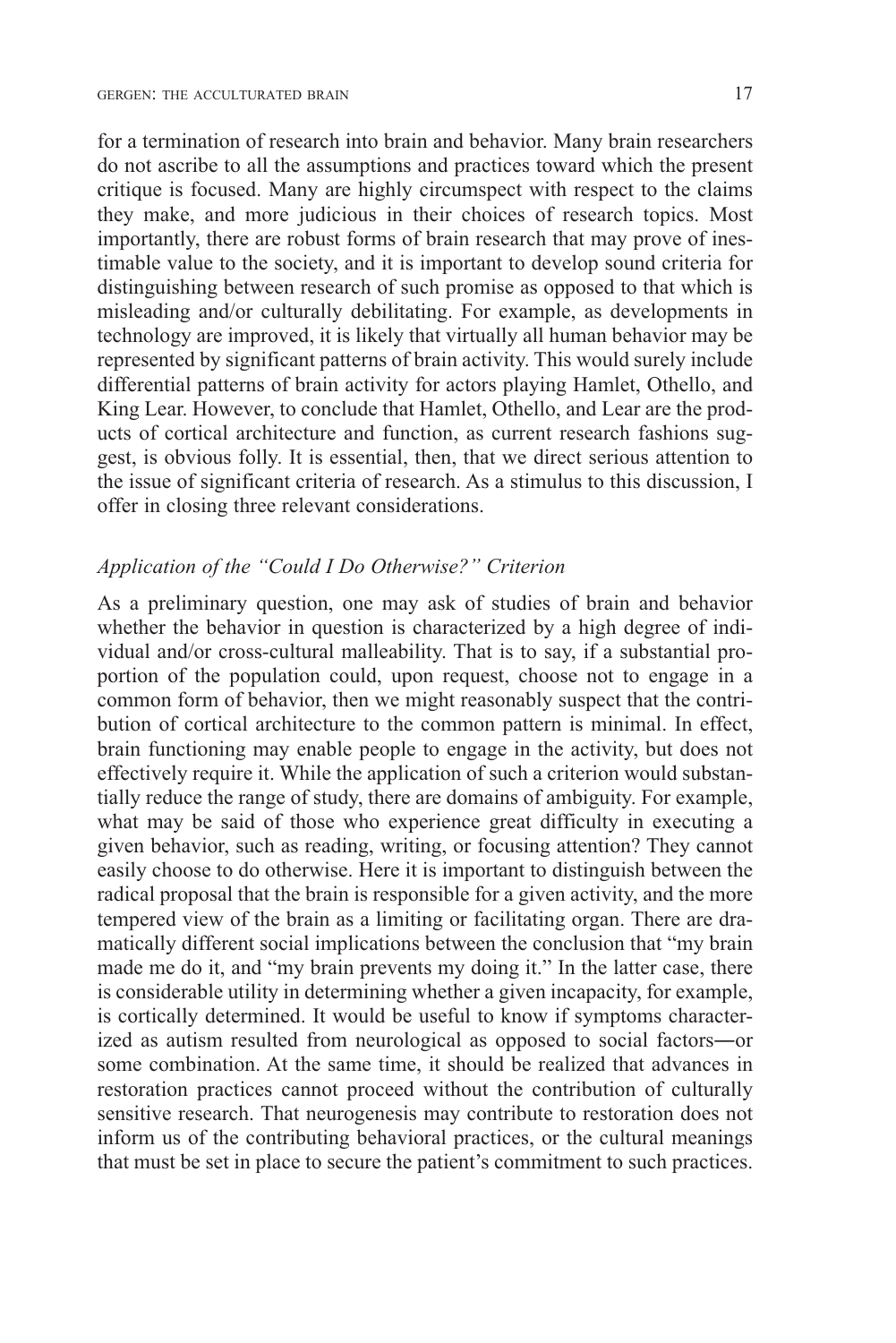#### *Consideration of Cultural Interpretations and Values*

Brain and behavior research is both influenced by the surrounding culture, and, in turn, acts upon forms of cultural life. In evaluating the significance of brain research, it is thus important to inquire into its moral and political ramifications. In cases of what is commonly viewed as brain damage, for example, researchers are quite likely to share the values and conceptions of the culture at large. There is widely shared agreement in the value of restoring the individual to what most conceive of as normal functioning. A cortical explanation and neuro-centered treatment may be favored. However, at the other end of the spectrum, there are enormous differences in how people view happiness, morality, and love, and the values they attach to these constructions. It is bad-faith science to disregard these differences. Because professional interpretations of human action enter the society as "truth bearing," there is no morally or politically neutral research.

Again, the grey areas demand attention. A major exemplar is represented in research into the neural basis of mental illness (see, e.g., Gottesman  $\&$ Gould, 2003; Nestler & Charney, 2004). As suggested by cross-cultural, historical, and demographic research, there are broad and significant differences in what is counted as deviant in cultural life, how it is understood, and the cultural practices in which it is embedded (see, e.g., Hacking, 1995; Hepworth, 1999; Lerman, 1996). For psychiatrists in contemporary America, deviance is typically defined in terms of "mental illness," and steadily increasing attempts are made to link *DSM* categories to neurological deficit and to provide chemically based treatment. Yet to capitulate to this movement is to suppress or obliterate the rich variations in cultural meaning and value that may otherwise (and often successfully) be attached to what is being defined as mental illness. For example, there is nothing inherently "ill" about what might be commonly viewed as a highly active child. Nor is the child him- or herself in a state of anguish. The label of "attention deficit disorder" primarily results from the teacher's inability to sustain an orderly and effective classroom, combined with the psychiatrist's willingness to define the behavior as mental illness, and the profits garnered by the pharmaceutical industry. Virtually no attention is thus directed to teaching practices more optimally suited for varied student proclivities, or the cultural conditions that favor hyper-activity (e.g., electronic games). To embark on research into the neurological basis of attention deficit disorder without broad-ranging dialogue concerning interpretation and values is culturally irresponsible.

#### *Focus on Brain as Behavior*

This final criterion may be the most important, as it incorporates elements of both the preceding. As previously discussed, one of the major problems besetting brain research stems from the traditional bifurcation between brain *and* behavior. Rather, as proposed, it is more appropriate to view the brain as but one participant in a bodily system in motion. Thus, there is no essential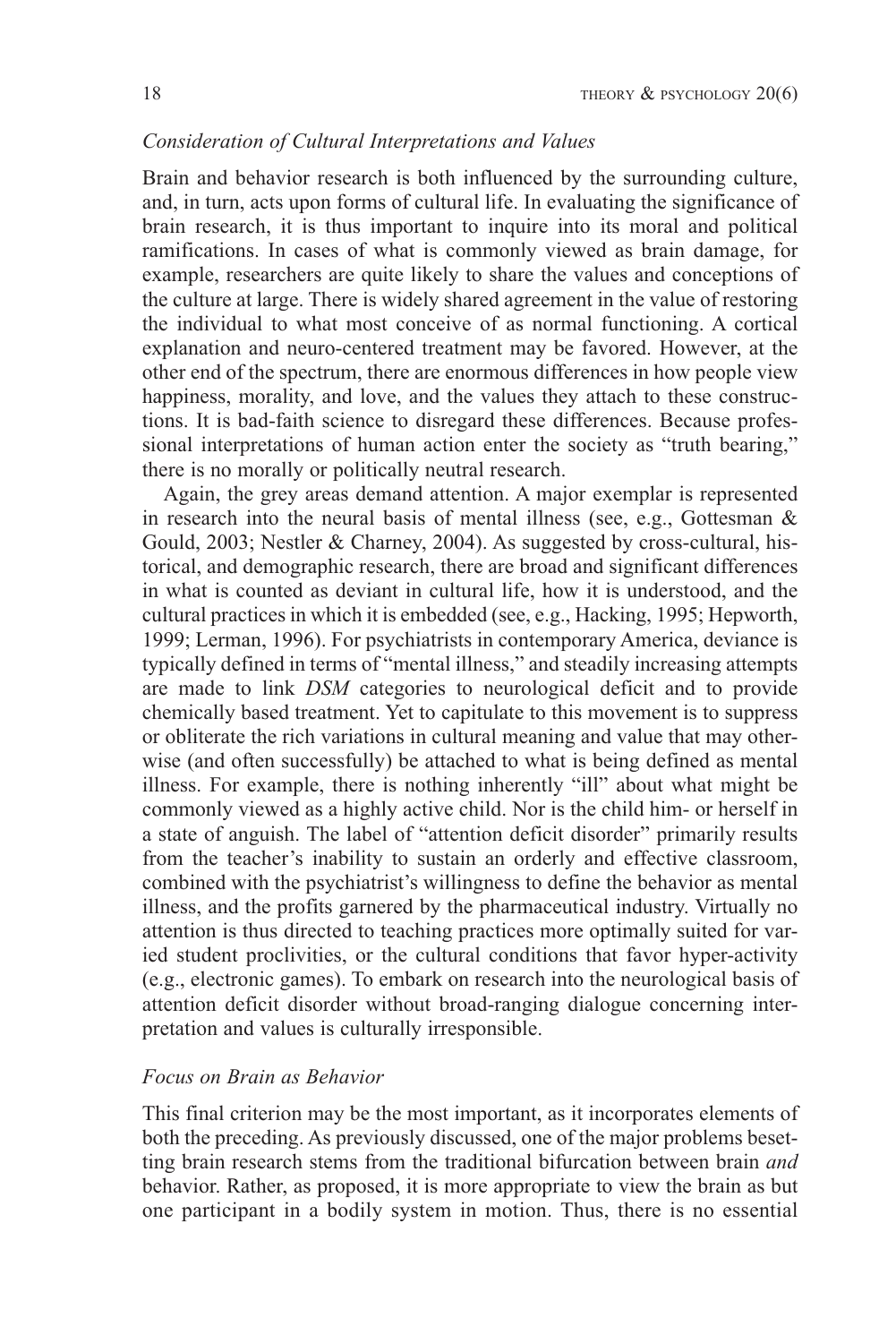distinction between brain and behavior; instead, there is simply bodily behavior within which brain functioning may play an important role. In terms of future research, a focus on the bodily system has important implications. First, we may separate out research on bodily behavior from interpretations of human action that serve social purposes. In previous terms, there is good reason for neural research on the blinking of the eye, but not on winking. From this standpoint, there is reason to question research on the cortical contribution to leadership, morality, suicide, love, jealousy, altruism, and the like. Such descriptors of human action serve important social functions, but are tied only loosely (if at all) to specific movements of the body. However, the study of the neural mechanisms involved in aphasia, Down's syndrome, Parkinson's disease, or brain tumors may serve vitally useful purposes.

# **In Conclusion**

The way in which we understand human functioning, along with the importance we attribute to the brain, is fundamentally a byproduct of cultural process. Cultural process in this case includes the creation of meaning within wide-ranging enclaves (e.g., neuroscience, sociology, humanistic psychology, evolutionary psychology, the media, religious groups). In this sense there is no Truth about the brain and its relationship to human activity. There are multiple perspectives, each with its own particular assumptions, values, and goals. As one might say, the brain does not determine the contours of cultural life; cultural life determines what we take to be the nature and importance of brain functioning. Putting aside the question of Truth, we may then ask about the pragmatic implications of various constructions of the relation between brain functioning and human action. As I have proposed, much of the existing research in neuro-psychology contributes little of practical value to cultural life. And in significant ways, one may locate misleading or detrimental consequences. At the same time, if we take the view of the brain as an organ that enables the realization of culturally created forms of life, we open the door to a far richer and more promising domain of research and practice. Given the rapidly expanding romance with cortical explanations of human action, it is imperative that close attention be directed to criteria for identifying research of practical value to the culture more generally. Issues of cultural variation, the plurality of values, and the functional separation of discourses should all play a role in such evaluations.

#### **References**

Allen, W. (2008, November 10). Think hard, it'll come back to you. *The New Yorker*, p. 42.

Allport, F.H. (1924). *Social psychology*. New York, NY: Macmillan.

Asch, S. (1955). Opinions and social pressure. *Scientific American*, *193*, 31-35.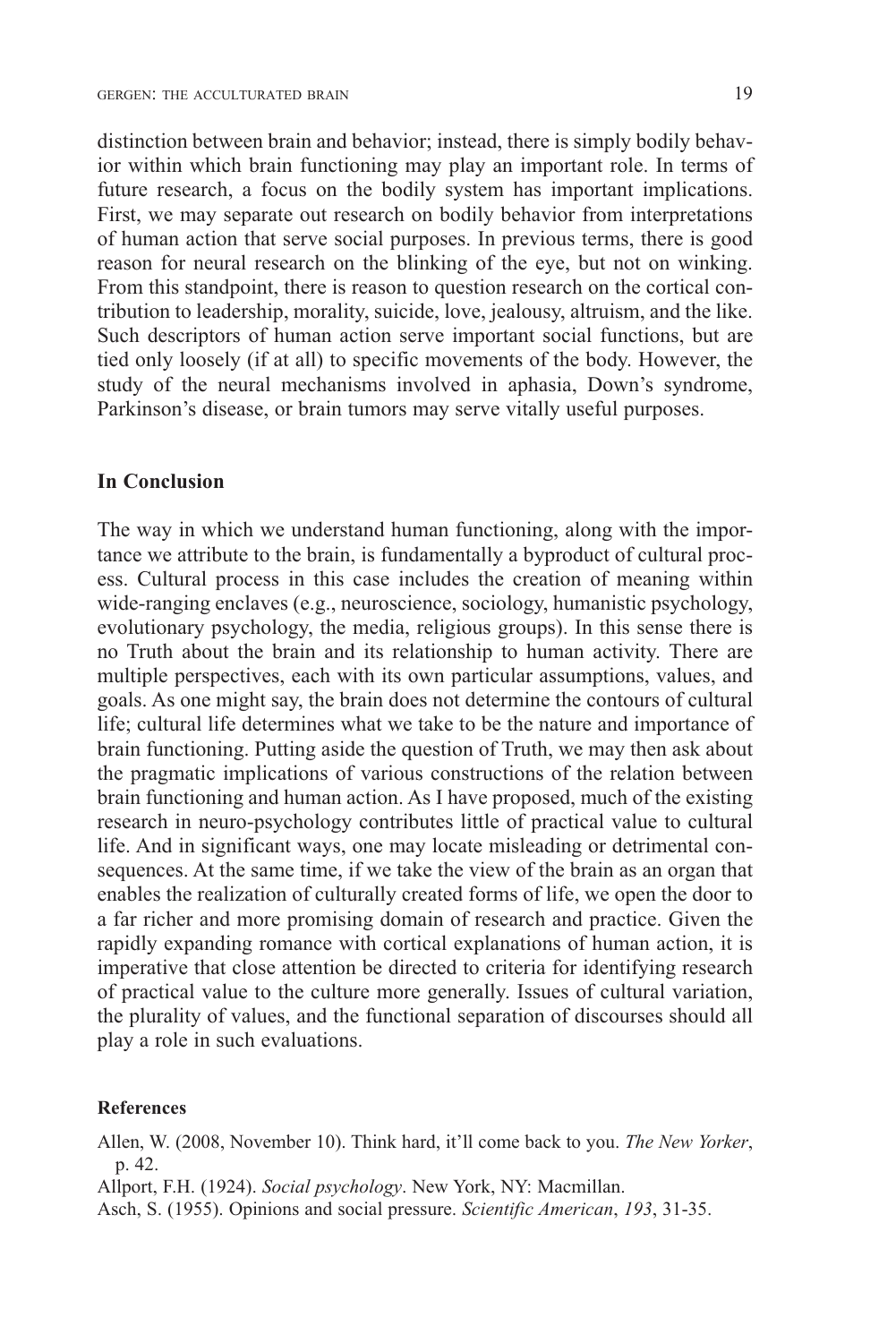- Bartels, A., & Zeki, S. (2006). *The neural basis of romantic love*. London, UK: University College London.
- Bennett, C. (in press). Neural correlates of inter-species perspective taking in the postmortem Atlantic salmon: An argument for proper multiple comparisons correction. *Human Brain Mapping*.
- Bennett, M.R., & Hacker, P.M.S. (2003). *Philosophical foundations of neuroscience*. Oxford, UK: Blackwell.
- Berlin, C.I., & Weyland, T. (2003). *The brain and sensory plasticity: Language acquisition and hearing*. Boston, MA: Delmar.
- Booth, F.W., & Neufer, P.D. (2005). Exercise controls gene expression. *American Scientist, 93*, 8-35.
- Casebeer, W.D. (2003). *Natural ethical facts: Evolution, connectionism, and moral cognition*. Cambridge, MA: MIT Press.
- Chemali, Z., Chahine, L., & Naassan, G. (2008). On happiness: A minimalist perspective on a complex neural circuitry and its psychosocial constructs. *Journal of Happiness Studies*, *9*, 489-501.
- Churchland, P.M., & Churchland, P.S. (1998). *On the contrary: Critical essays 1987 1997.* Cambridge, MA: MIT Press.
- Danziger, K. (1997) *Naming the mind. How psychology found its language*. London, UK: Sage.
- Depue, R.A., & Collins, P.F. (1999). Neurobiology of the structure of personality: Dopamine, facilitation of incentive motivation, and extroversion. *Behavioral and Brain Sciences*, *22*, 491-517.
- de Quervain, D., Fischbach, U., Treyer, V., Schellhammer, M., Schnyder, U., Buck, A., & Fehr, E. (2004). The neural basis of altruistic punishment. *Science*, *305*, 1254- 1258.
- Doidge, N. (2007). *The brain that changes itself: Stories of personal triumph from the frontiers of brain science*. New York, NY: Penguin
- Dumit, J. (2004). *Picturing personhood, brain scans and biomedical identity*. Princeton, NJ: Princeton University Press.
- Dupré, J. (2003). *Human nature and the limits of science*. Oxford, UK: Oxford University Press.
- Fisher, H., Aron, A., & Brown, L. (2005). Romantic love: An fMRI study of a neural mechanism for mate choice**.** *The Journal of Comparative Neurology*, *493*(1), 58-62.
- Gergen, K.J., Gülerce, A., Lock, A., & Misra, G. (1996). Psychological science in cultural context. *American Psychologist*, *51*, 496-503.
- Gergen, K.J., Hepburn, A., & Comer, D. (1986). The hermeneutics of personality description. *Journal of Personality and Social Psychology*, *6*, 1261-1270.
- Gibson, K.R. (2005). Epigenesis, brain plasticity, and behavioral versatility: Alternatives to standard evolutionary psychological models. In S. McKinnon & S. Silverman (Eds.), *Complexities: Beyond nature and nurture* (pp. 112-124). Chicago, IL: University of Chicago Press.
- Gottesman, I., & Gould, T.D. (2003). The endophenotype concept in psychiatry: Etymology and strategic intentions. *American Journal of Psychiatry*, *160*, 636-645.
- Greene, J.D., Nystrom, L.E., Engell, A.D., Darley, J.M., & Cohen, J.D. (2004). The neural bases of cognitive conflict and control in moral judgment. *Neuron, 44*, 389-400.
- Hacking, I. (1995). *Rewriting the soul: Multiple personality and the science of memory*. Princeton, NJ: Princeton University Press.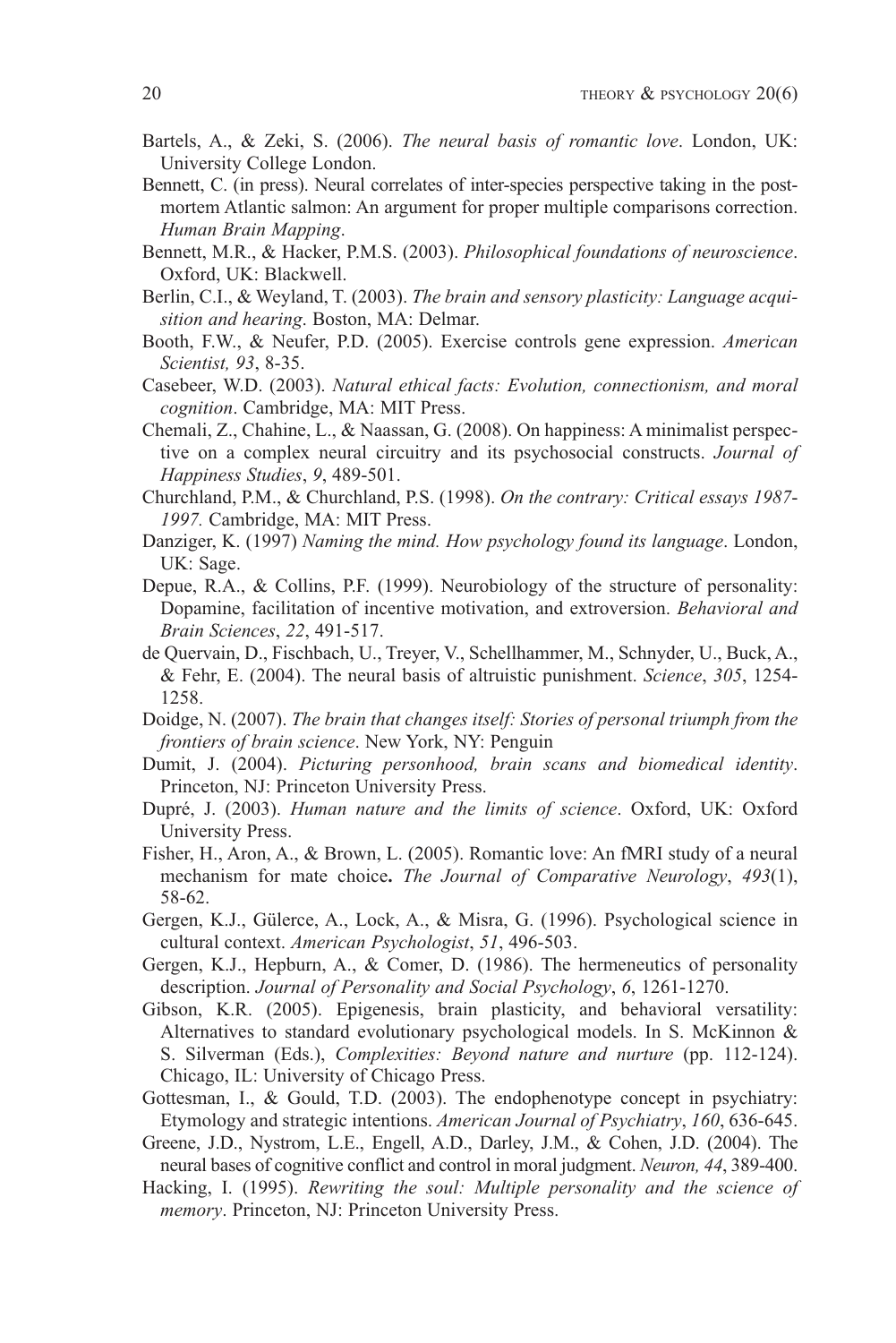- Hepworth, J. (1999). *The social construction of anorexia nervosa*. London, UK: Sage.
- Iacoboni, M. (2008). *Mirroring people: The new science of how we connect with others.* New York, NY: Farrar Straus & Giroux.
- Janis, I. (1972). *Victims of groupthink*. Boston, MA: Houghton Mifflin.
- Kahenaman, D., & Tversky, A. (1973). On the psychology of prediction. *Psychological Review*, *80*, 237-251.
- Kirk, U. (2008). The neural basis of object-context relationships on aesthetic judgment. *PLoS ONE*, *3*(11), e3754*.* doi: 10.1371/journal.pone.0003754
- Lamm, C., Batson, C.D., & Decety, J. (2007). The neural substrate of human empathy: Effects of perspective-taking and cognitive appraisal. *Journal of Cognitive Neuroscience*, *19*, 42-58.
- Ledoux, J. (1998). *The emotional brain: The mysterious underpinnings of emotional life*. New York, NY: Simon & Schuster.
- Lee, D. (2008). Game theory and neural basis of social decision making. *Nature Neuroscience*, *11*, 404-409.
- Lerman, H. (1996). *Pigeonholing women's misery: A history and critical analysis of the psychodiagnosis of women in the twentieth century*. New York: Basic Books.
- Lin, R., & Avery, L. (1999). RNA interference: Policing rogue genes. *Nature*, *402*, 128-129. doi: 10.1038/45938
- Marcus, S.J. (Ed.). (2002). *Neuroethics: Mapping the field*. San Francisco, CA: Dana Press.
- Martin, E. (2000). Mind-body problems. *American Ethnologist*, *27*, 569-590.
- Matsumoto, D., Yoo, S.H., & Fontaine, J. (2008). Mapping expressive differences around the world: The relationship between emotional display rules and individualism and collectivism. *Journal of Cross-Cultural Psychology*, *39*, 55-74.
- McDougall, W. (1908). *An introduction to social psychology*. London, UK: Methuen.
- McKinnon, S. (2005). *Neo-liberal genetics: The myths and moral tales of evolutionary psychology*. Chicago, IL: Prickly Paradigm Press.
- Milgram, S. (1974). *Obedience to authority: An experimental view*. New York, NY: Harper & Row.
- Nestler, E.J., & Charney, D.S. (Eds.). (2004). *Neurobiology of mental illness*. New York, NY: Oxford University Press.
- Niculescu, A.B. (1999). Brainology. *Medscape General Medicine, 1*, E21.
- Pinaud, R., Tremere, L., & DeWeerd, P. (Eds.). (2006). *Plasticity in the visual system, from genes to circuits*. New York, NY: Springer.
- Pinker, S. (2009, January 7) My genome, my self. *New York Times Magazine.* Retrieved from http://www.nytimes.com/2009/01/11/magazine/11Genome-t.html?pagewanted  $=1$ & r=1&sq=My%20genome&st=nyt&scp=1
- Raichle, M.E., & Posner, M. I. (1994). *Images of mind*. New York, NY: W.H. Freeman.
- Rilling, J.K., Winslow, J.T., & Kilts, C.D. (2004). The neural correlates of mate competition in dominant male rhesus macaques. *Biological Psychiatry*, *56*, 364-375.
- Rose, H., & Rose, S. (Eds.). (2000) *Alas, poor Darwin: Arguments against evolutionary psychology*. New York, NY: Harmony Books.
- Sahlins, M.D. (1976). *The use and abuse of biology*. Ann Arbor: University of Michigan Press.
- Schroeder, S.R., Oster-Granite, M.L., & Thompson, T. (Eds.). (2002). *Self-injurious behavior: Gene*-*brain behavior relationships*. Washington, DC: American Psychological Association.